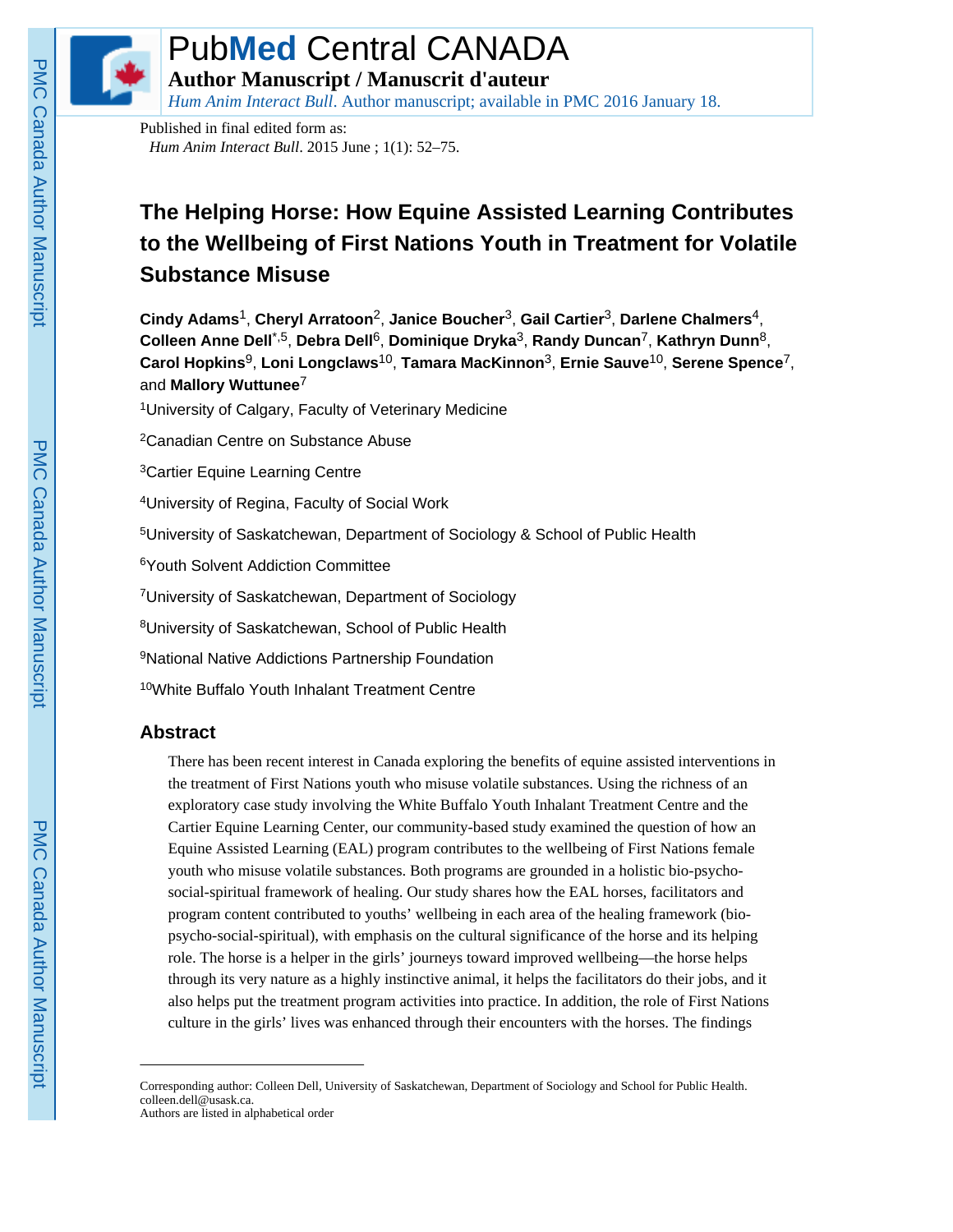support the limited literature on equine assisted interventions and add important insights to the youth addictions treatment literature. Key implications to consider for EAL and volatile substance misuse policy, practice and research are identified.

> A dearth of scholarship exists that examines the relationship between humans and horses, and how these bonds may contribute to human wellbeing (Chalmers, 2014). Horses have also received relatively limited scholarly attention in the literature, despite increased interest in incorporating them into human health and welfare services (Bachi, 2013a). Animal assisted intervention studies have mainly focused on understanding small companion animals within the context of therapy and therapeutic relationships between animals and humans (Nimer & Lundahl, 2007). The horse has unique characteristics that are related to its cultural role in some Indigenous populations (Dell, Chalmers, Dell, Sauve, & MacKinnon, 2008; Lawrence, 1983, 1998) and also its status as a flight animal, which enables it to respond instinctively to human behaviour and intent through its heightened sensitivity to its surrounding environment (Feh, 2005; Goodwin, 2002; McDonnell, 2003). As such, human interactions with horses can be a distinct avenue for exploring social relationships and human wellbeing (Gonzalez & Sutton, 2011; Kersten & Thomas, 1997). This paper shares the key findings of our study, which asked how an Equine Assisted Learning (EAL) program contributes to the wellbeing of First Nations youth who misuse volatile substances. We found that the horse is a helper in the youths' journeys toward improved wellbeing—the horse helps through its very nature as a highly instinctive animal, it helps the facilitators do their jobs, and it also helps put the treatment program activities into practice. In addition, the role of First Nations culture in the girls' lives was enhanced through their encounters with the horses.

## **Equine Assisted Learning**

In the past decade, equines have been included in a range of therapeutic human service contexts, including counselling and learning programs within corrections (Bachi, 2013a; Deaton, 2005), mental health facilities (Bizub, Joy, & Davidson, 2003), social services (Burgon, 2003), women's and youth addiction treatment (Pollack, 2009) and with high-risk youth and veterans who have experienced emotional and behavioural trauma (Basile, 1997; Burgon, 2011; Duncan, Critchley, & Marland, 2013; Foley, 2007; Jarrell, 2009; Carlsson, Ranta, & Traeen, 2014; Schultz, 2005). Much of the research focuses on therapeutic riding programs with hybrids that include both riding and non-riding activities. These approaches are mainly informed by outcomes and theories from the broader human-animal bond knowledge base (Kruger & Serpell, 2006) and descriptive literature (Brooks, 2006; Chardonnens, 2009; Frewin & Gardiner, 2005; Kakacek & Otten, 2008).

Equine Assisted Learning (EAL), a non-riding program, is a relatively new field within the area of equine assisted interventions and draws primarily on the tenets of experiential or 'hands-on' learning. While resonating with some of the core values (MacKinnon, 2007) found within other equine guided interventions (e.g., equine assisted psychotherapy, therapeutic riding), in general EAL is an educational program that is facilitated within a group format and focuses on ground activities. In EAL participants engage in structured, facilitator-led sessions with constant feedback related to the participants' experiences. The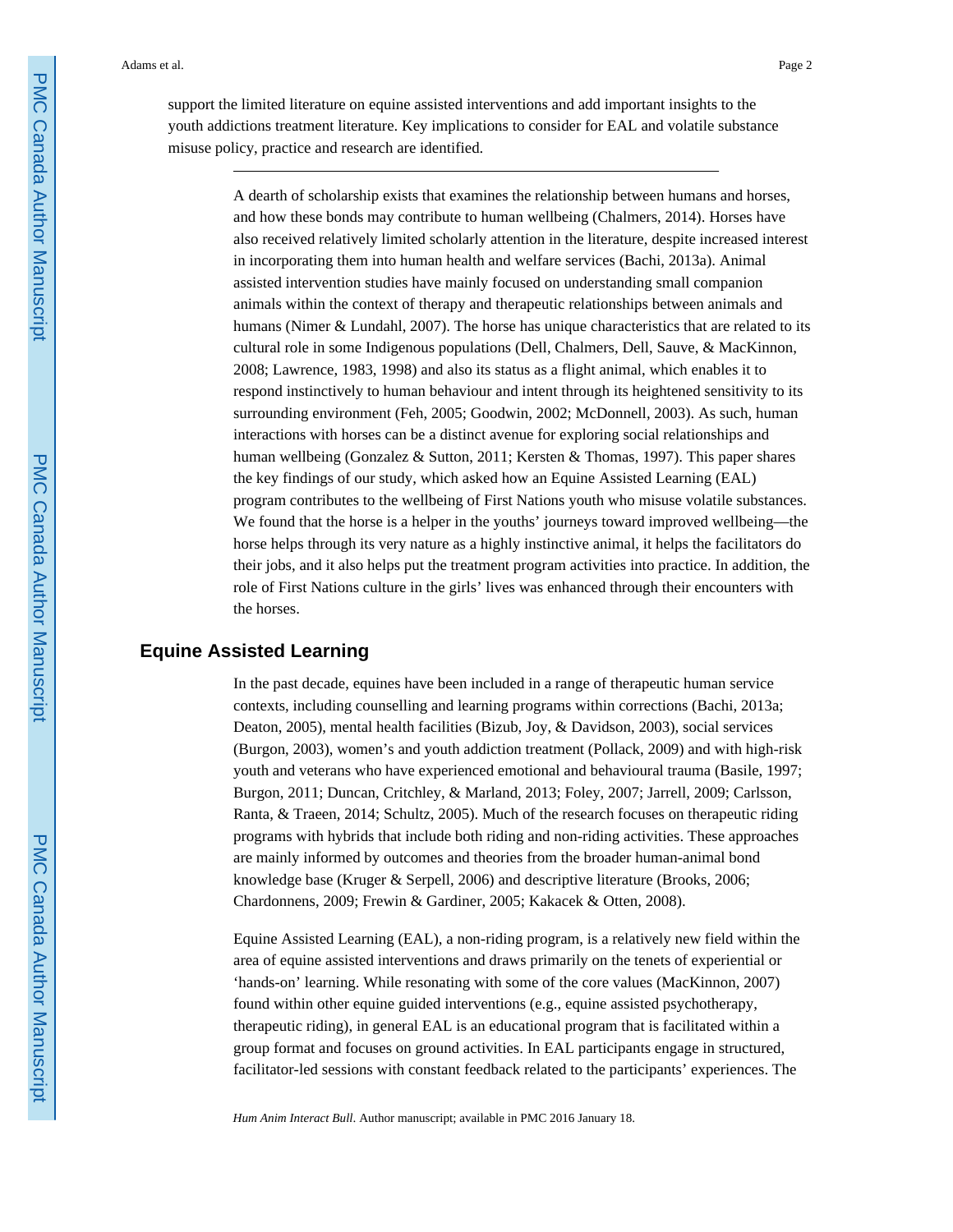horse is generally considered the teacher and a human facilitator is there to help guide the participants on a journey of learning and understanding. The group sessions provide opportunities for participants to become engaged in situations that require interaction with the horse and group members, and to reflect on these experiences. The overall intent is to create opportunities for participant self-development and to internalize this awareness within the sessions and generalize it to other life situations (Equine Assisted Growth and Learning Association, 2010).

## **Volatile Substance Misuse**

Research indicates that volatile substances are often the first mood-altering substance used by children and youth because they are readily available, inexpensive and easily concealed (Dell, Gust, & MacLean, 2011a). Volatile substances are a large and diverse group of chemical compounds located in hundreds of households and industrial products, including paint thinner, glue, gasoline and correctional fluid (Dell & Beauchamp, 2006). Volatile substance misuse (VSM) is the deliberate inhalation of fumes or vapours given off from a substance for its intoxicating and mind altering effect (National Drug Abuse Information Centre, 1998). The health effects of inhaling can be acute, and include frostbite and burns (Albright, Lebovitz, Lipson, & Luft, 1999), brain and nerve cell damage (Basu, Jhirwal, Singh, Kumar, & Mattoo, 2004) and sudden heart failure (Ballard, 1998). The social effects are equally destructive and include poor academic performance (Basu et al., 2004), spiritual harm (Honouring Our Strengths: Indigenous Culture as Intervention in Addictions Treatment, 2014), and problem behaviour, such as delinquency (Best et al., 2004).

Epidemiological and other international research indicates that there are higher rates of VSM among youth experiencing disenfranchised life conditions (Dell et al., 2011b). This has been documented among street youth, inner city youth, and some First Nations and Inuit youth living in select rural and remote areas of Canada (Bone, Dell, Koskie, Kushniruk, & Shorting, 2011). VSM has been linked to high rates of poverty, boredom, loss of selfrespect, unemployment, family breakdown and poor social and economic structures (Dell et al., 2003). In Canada, these conditions are connected to the historic impact of the colonization of First Nations people, systemic racism and discrimination, residential schooling and multi-generational losses of land, language and culture. Canada's First Nations people comprise approximately 2.6 percent of the country's population (Métis 1.4 percent & Inuit 0.2 percent) (Statistics Canada, 2011).

Since a widely-played media clip in 1993 of Innu youth in Davis Inlet, Labrador getting high by sniffing gasoline, there has been on-going interest in effective ways to treat this health issue. In 1996, a major response to VSM was undertaken on the part of First Nations people and Health Canada's First Nations and Inuit Health Branch; eight residential youth solvent treatment centres were established. Canada is now considered an international leader in providing residential treatment to First Nations youth who misuse volatile substances (Dell, Hopkins, & Dell, 2005).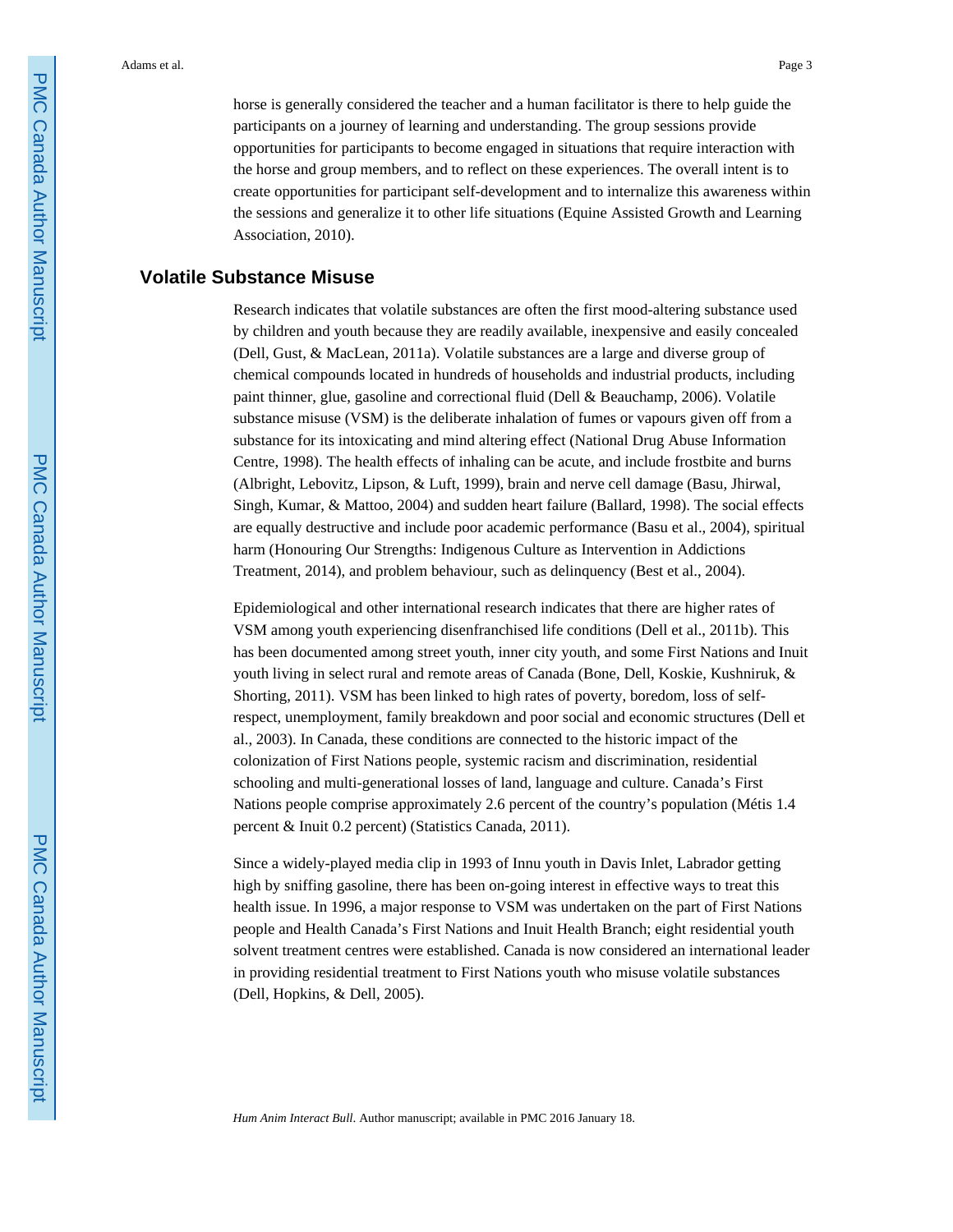## **The Canadian Experience**

The White Buffalo Youth Inhalant Treatment Centre (White Buffalo) is one of the established VSM centres. It is a six-month residential program for female, First Nations adolescents who misuse volatile substances. It is located on the Sturgeon Lake First Nation, near Price Albert, Saskatchewan. The program is based on the concept of living therapy, which integrates four corner-stones of treatment that parallel teachings of the First Nations' medicine wheel—spiritual, emotional, mental, and physical. The majority of youth who enter the program have extensive histories of multiple forms of abuse (Youth Solvent Addiction Committee, 2008). A foundational concept of the White Buffalo program is nurturing the inner spirit, which is practiced through traditional First Nations teachings and holistic healing (e.g., fasting, prayer). Alongside this, through structured programming, White Buffalo attempts to realign the youths' association with and reliance on their greater community. With belief that EAL compliments its approach, White Buffalo expanded its treatment to include the Cartier Equine Learning Center EAL program in the past decade.

Located north of Prince Albert, Saskatchewan, the Cartier Equine Learning Center has been a leader in establishing industry standards in the area of EAL certification and program development in Canada (Saskatchewan Horse Federation). This program offers its participants a structured curriculum that incorporates a variety of 'building block' lessons and learning opportunities. The program is a learner-centred educational experience with horses that focuses on the animal's non-verbal communication as a teaching modality for cognitive and behavioural change. A fundamental guiding philosophy of the program is understanding that "[b]y their intuitive nature and innate sensitivity, horses can provide facilitators with a window into the participant's personality creating opportunities for immediate outcomes and feedback" (MacKinnon, 2007, p.4). The Center has developed an 'EAL Formula' that is considerably different from other equine guided programs, and is designed to produce consistent, desired and predictable outcomes when all six components of its formula are present. The components are: relationship, curriculum, formula (experiential learning focus), horse, facilitation and partnerships. Each exercise is custom designed to maximize progressive learning potential and focuses on developing individual skills as participants work through interactive challenges.<sup>1</sup>

Our current study is informed by three peer-reviewed articles in which various members of our team examined EAL in the treatment of VSM among First Nations youth for the first time in Canada. The first, a 2008 article titled 'Horse as Healer: An Examination of Equine Assisted Learning in the Healing of First Nations Youth from Solvent Abuse' assessed the theoretical intersections between the White Buffalo and Cartier programs (Dell, Chalmers, Dell, Sauve, & MacKinnon, 2008). This work illustrated that the culture-based model of resiliency underlying White Buffalo's program, which accounts for an individual's inner spirit and relations with their collective community, is complementary to Cartier's EAL program. Both support a holistic bio-psycho-social-spiritual framework of healing. This understanding contributed to a 2011 study that examined the benefit of EAL to First Nations youths' healing from VSM at the Nimkee NupiGawagan Healing Centre in Muncey, Ontario

<sup>&</sup>lt;sup>1</sup>The program is now offered in Alberta.

*Hum Anim Interact Bull*. Author manuscript; available in PMC 2016 January 18.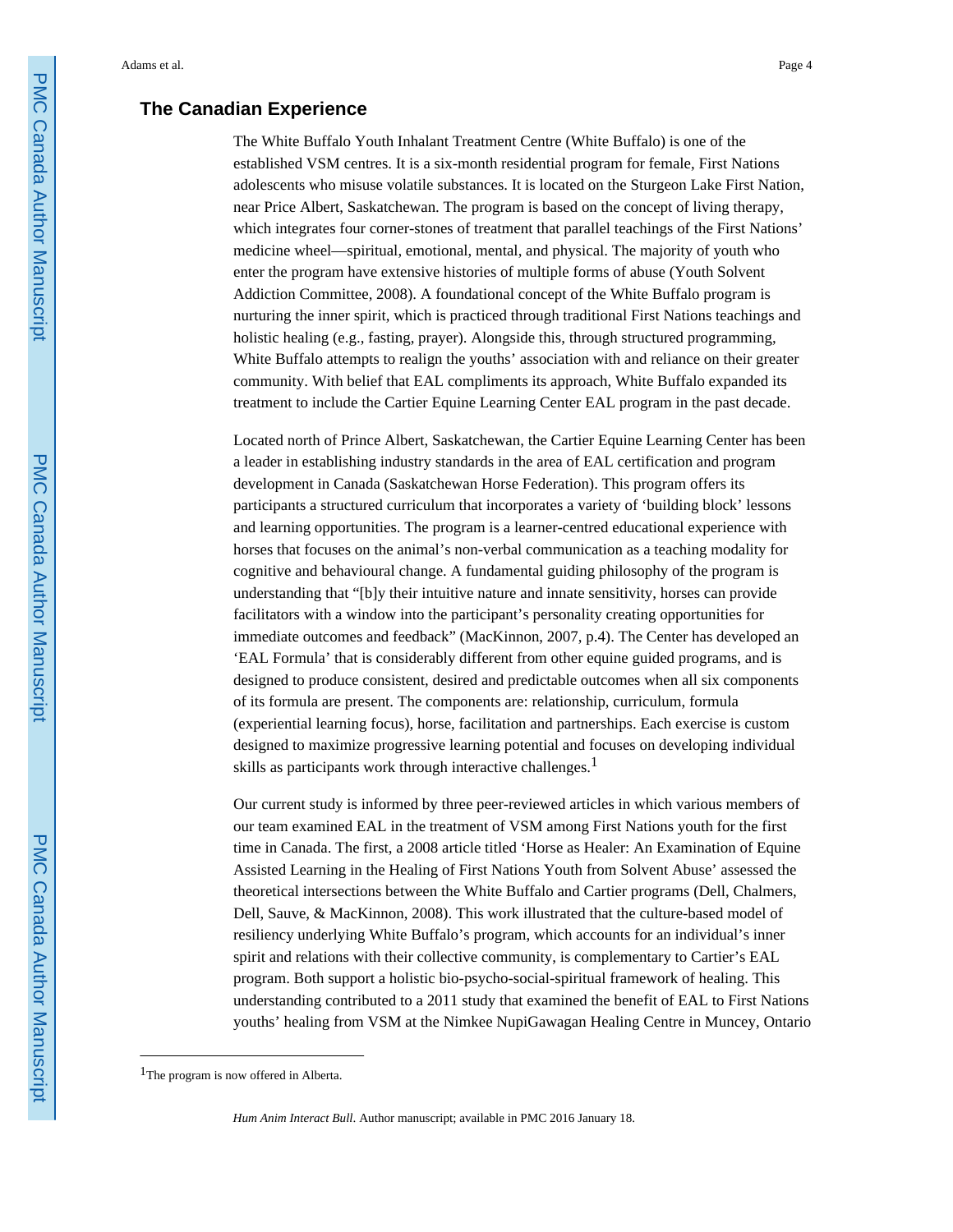(Dell et al., 2011). Similar to White Buffalo, this VSM program adheres to a culture-based model of resiliency. The resulting publication, titled 'Creating Healing Spaces: The Experiences of First Nations and Inuit Youth with Equine-Assisted Learning' found that the youths' healing was aided through the availability of a culturally-relevant space, comprised of spiritual exchange (i.e., between the youth, horses and sometimes EAL facilitators), complementary communication (i.e., relaying upon intuition with the horses and sometimes transferring this to humans) and authentic occurrence (i.e., overcoming barriers to understanding imposed by Western ways of knowing).

Extending this work, the third publication was released in 2011 and is a scoping review of 13 EAL studies (Chalmers & Dell, 2011). It concluded that western epistemologies or ways of knowing guided the limited existing research through post-positivism (which suggests that a shifting truth can be located outwardly) and constructivism (which claims that knowledge is co-created by those experiencing it) and to the exclusion of Aboriginal epistemology (which asserts that knowledge is ever-present and internal to the self and external in relation to others). Knowledge in this sense is understood to be a way of life and is grounded in a history of cultural practices and traditional understanding. Recognizing this, the western-derived participatory paradigm was identified as a potential bridge to guide future EAL research, and specifically with First Nations. As a method for constructing knowledge, the participatory paradigm is emancipatory in its focus on bringing about change through action, initiated by community identification, direction and owning of the research process (Davis & Reid, 1999).

Taking this cumulative understanding into account, the overarching question originally set out for the current study was if and how the Cartier Equine Learning Center EAL program contributed to the wellbeing of First Nations youth who misuse solvents. With congruence already established between the bio-psycho-social-spiritual framework of healing applied by the White Buffalo Youth Inhalant Treatment Centre and Cartier's program, it was determined that in theory the EAL program does contribute to youths' wellbeing. The validity of the cultural foundation of the White Buffalo program was not questioned; to do so would be a colonizing act. Specifically examined in this paper then is the remaining question of – *how do youth experience wellbeing based on their participation in the EAL program?*

#### **The Present Study**

A community-based research approach was adopted in this study for several reasons. Foremost, it emphasizes relationship building throughout the research process with all stakeholders to ensure the study is relevant to each (Martial, Macaulay, & Freeman, 2003; Scott, 1992; Smith, 1999). This focus supports the prioritization of First Nations knowledge in the research (Smith, 1999) and self-determination by ensuring jurisdiction over the data at all times and directing the research to serve First Nations interests (Schnarch, 2004). This is imperative given the history of research with Indigenous communities is fraught with disrespect and the appropriation of power, which is reflective of the history of colonization of First Nations people in Canada (Smith, 1999). As a method for constructing knowledge, this approach also parallels principles found within the participatory paradigm.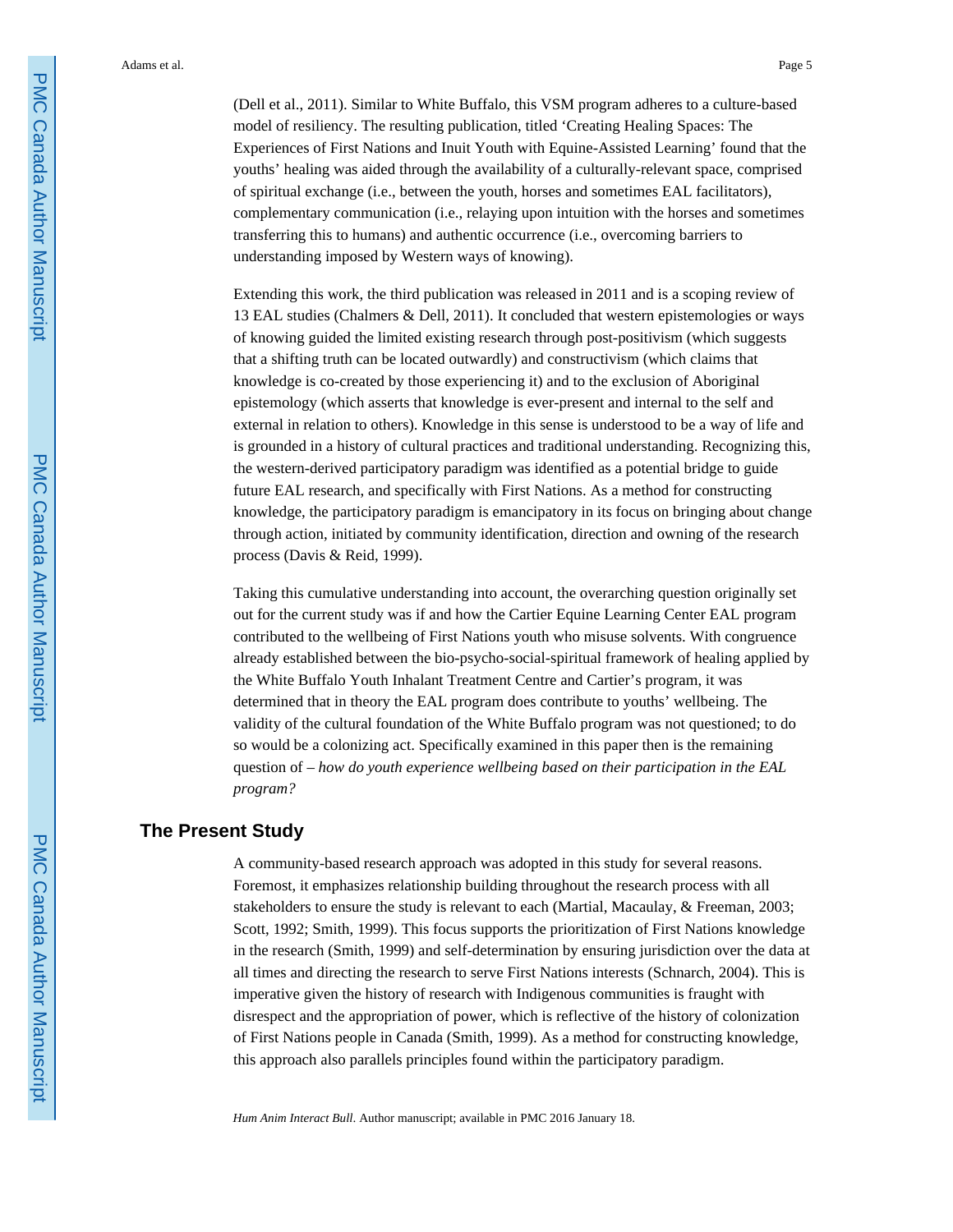The make-up of our community-based team facilitated our approach to the research such that it was "by, for and in balance with" the research population and not "on" it (Kirby, Greaves, & Reid, 2006, p. 32). Our study is a collaborative effort of front line workers, community leaders, Elders, researchers, decision makers, the White Buffalo Youth Inhalant Treatment Centre, the Cartier Equine Learning Center, the Youth Solvent Addiction Committee (YSAC), the National Native Addictions Partnership Foundation (NNAPF), the Canadian Centre on Substance Abuse (CCSA), and researchers at the Universities of Calgary, Saskatchewan and Regina. YSAC provides theoretical direction to Canada's solvent abuse treatment centres based upon a culture-based model of resiliency, NNAPF guides the First Nations and Inuit Addictions System in Canada towards holistic, culturallyrelevant and seamless community-driven addiction services, and CCSA is Canada's nongovernmental addictions agency. Our team's research practices are in adherence with the Tri-Council Policy Statement on research involving the First Nations, Inuit and Métis people of Canada (Canadian Institutes of Health Research, Natural Sciences and Engineering Research Council of Canada, and Social Sciences and Humanities Research Council of Canada, 2010). Consent was received from all participants, including parents/guardians for the youth, as part of the information package when they entered the White Buffalo treatment facility; everyone was offered the opportunity to decline participation with no repercussions. Ethics approval for the study was granted by the Universities of Saskatchewan, Calgary and Regina Behavioural and Animal Research Ethics Boards.

With this study situated in a holistic bio-psycho-social-spiritual framework of healing, as applied by White Buffalo and compatible with Cartier's EAL program, the beginning point for understanding wellbeing was this framework alongside the peer-reviewed literature (including our team's studies referenced above and where possible the equine-specific literature), and the experiential and cultural expertise of our diverse team members. Taking this all into account, it was established that *biological* healing refers generally to physical health and the physiological requirements to have a healthy body. This can include, for example, food, water, fresh air, exercise and connection to and respect for the land. In this study we focused on three measures of biological healing, defined as physical wellbeing and identified through (a) physical status, (b) importance of physical touch with the horse, and (c) acknowledging the role of the land in healthy being. *Psychological* healing refers generally to mental status. This can include mood/feelings, cognition, perception, thoughts, self, intellect, emotion, judgment and identity. In this study we applied the most common understanding of psychological healing located in the equine literature, characterized it more inclusively as mental wellbeing and identified it through (a) perceptions of self. *Social*  healing generally refers to an individual's relationships or associations with friends, family, community and the universe. We focused on social healing for First Nations in this study, defining it as community involvement and relations with others, and it was identified through (a) quantity and quality of interactions with fellow participants and staff in the residential treatment program and family members. And last, *spiritual* healing refers to an individual's inner system of beliefs (e.g., purpose, meaning, value, higher power) and their essence, being or inner spirit. We focused on two measures of spiritual healing, defined as development of an equine-human relationship (trust) and spiritual bond, and it was identified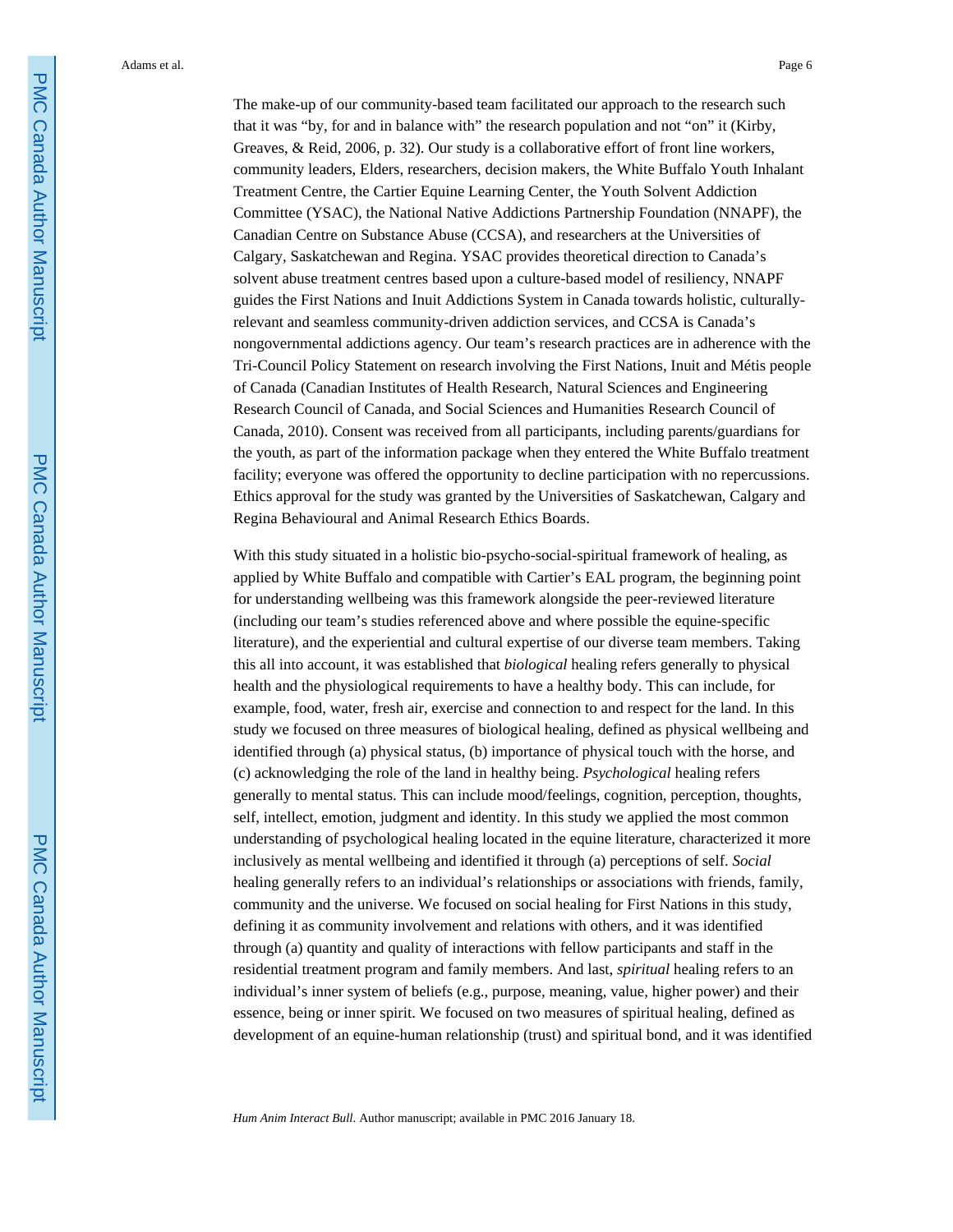through (a) development of respect and trust with horses, (b) spiritual bond to horses, and (c) increased spiritual functioning (see Figure 1).

Key to this understanding of wellbeing is that the health of an individual is comprised of their subjective and relational interactions within four inter-related quadrants: biological, psychological, social and spiritual. This coincides with First Nations knowledge and understandings of health that focuses on a balance of mental, physical, social and spiritual wellbeing (Youth Solvent Addiction Committee, 2008). To illustrate, the work of Laframboise and Shernina (2008) supports that "[w]ithin First Nations culture the Medicine Wheel reflects these same principles of holistic healing. These teachings are among the oldest teachings of First Nations people. The teachings found on the Medicine Wheel create a bio-psychosocial and spiritual foundation for human behaviour and interaction" (2008). Applying a holistic framework of wellness to this exploratory study is necessary because the field "currently lacks a unified, widely accepted, or empirically supported theoretical framework for explaining how and why relationships between humans and animals are potentially therapeutic" (Kruger & Serpell, 2006, pp. 25–26). This understanding frames how we collected and analyzed our data in the study.

#### **Case Study**

Considering the exploratory nature of this study, our team chose a case study design. The case study in this project is not an individual but rather the Cartier EAL program. This expanded approach to conventional case study research is used to explore topics in their context using detailed and in-depth data gathered through multiple sources (Baxter & Jack, 2008). This design is particularly useful when questions pertaining to 'how' and 'why' are explored; when a detailed account of the context is needed to fully comprehend the topic; when the stories of the research participants are crucial to attaining understanding; and when a collaborative approach to the research process and knowledge building is essential (Creswell, 2013). As shared by Hodkinson and Hodkinson (2001), key strengths of a case study design are that they are useful for understanding complex inter-relationships (e.g., between White Buffalo and Cartier), are grounded in lived reality (e.g., youths' experiences with EAL), facilitate exploration of the unusual and unexpected (e.g., undertaking an exploratory study with a limited empirical base), use multiple cases that facilitates focus on the ideosynchratic (that is, accounting for different experiences as well as similar), and can facilitate rich conceptual and theoretical development (Hodkinson & Hodkinson, 2001). And possibly most important, the openness of a case study allowed our team to adapt the design to account for our research approach –applying community-based research principles that facilitate the prioritizing of First Nations knowledge. Holistic sharing of dynamic and complex knowledge in this study reflects a First Nations culture-based storytelling approach to knowing.

Our case study is designed to be both intrinsic and instrumental. In general, an instrumental case study is undertaken when an understanding of a particular issue is of interest and an intrinsic case study explores cases where description and detail are required for a full understanding of the topic area and how the case is unique (Stake, 1995). Our study is instrumental in that it focuses on understanding how participation in an EAL program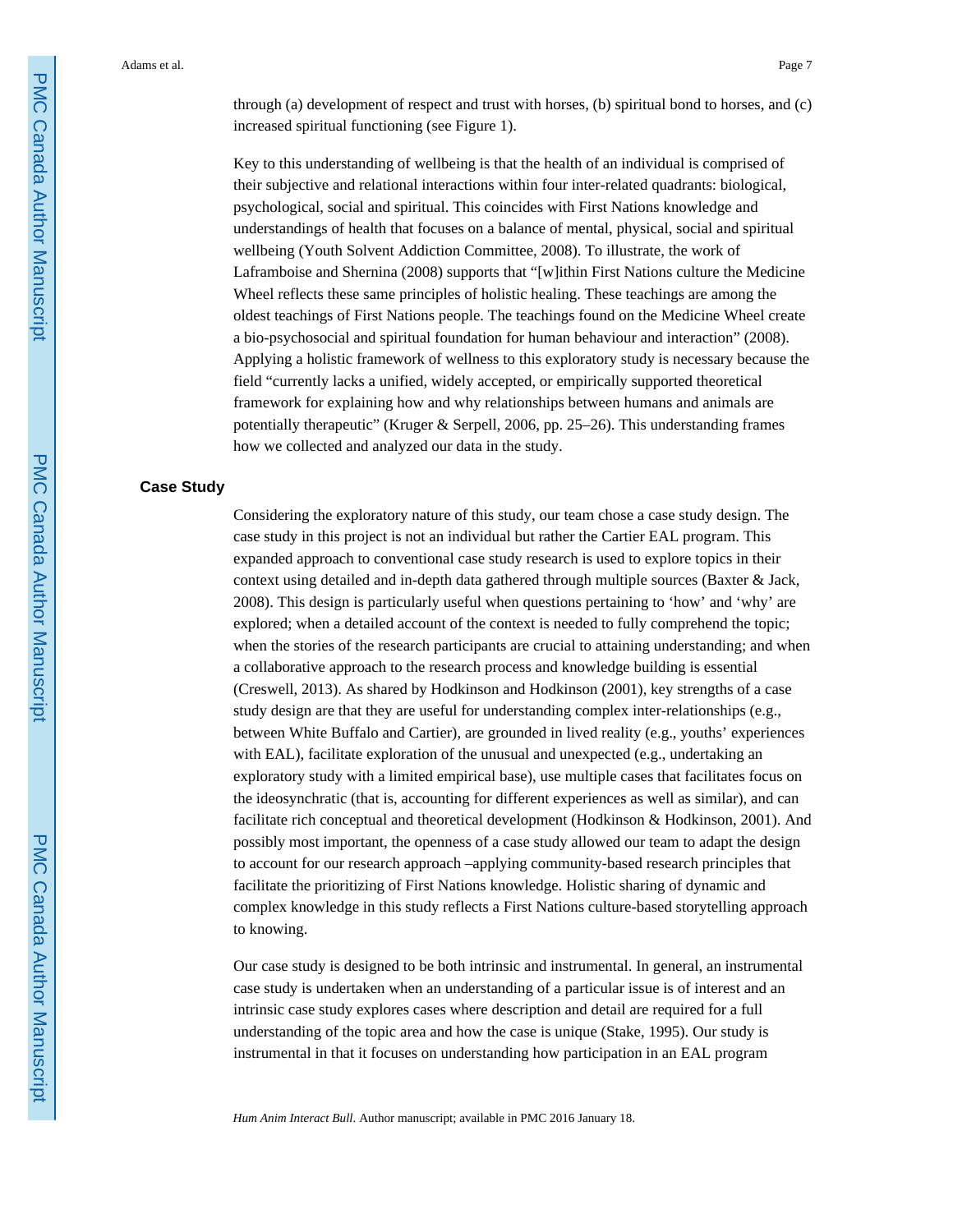contributes to the wellbeing of First Nations youth in treatment for misusing volatile substances. It is also intrinsic because gaining such insight requires an in-depth understanding of the EAL program itself; that is, it accounts for the context within which the phenomenon of youth wellbeing occurs.

A single case, the Cartier EAL program, was identified for this study based on several factors. First, the Cartier program, or case, has an established curriculum and is nationally recognized for offering EAL training certification and is distinct in this way from other EAL programs. Second, the program has provided EAL to youth in treatment for VSM over the past 6 years, and as such has an established relationship with White Buffalo. As a result, purposeful sampling was used to access a group of 'information rich' participants based on the commonality of their experiences with EAL and VSM. Third, with the instrumental focus of our case study, we looked exclusively at Cartier's EAL program within a specified time period (each cohort of youth attended the EAL program for 20 weeks) and within a specified population (First Nations, female youth, 12–18 years of age). Last, the EAL and VSM programs are in close geographic proximity to each other and the majority of the researchers' institutions. It was important for our team to be clear from the study outset about the case sample and design. Establishing boundaries around the individual unit of study was necessary as this delineated the case (Cartier EAL program) and the case context (the horse, the facilitators, the program activities and First Nations' youth in treatment for volatile solvent misuse), even though "phenomenon and context are not always distinguishable" (Yin, 2003, pp. 13). In keeping with the case study design, this step provided clarity and direction to our data collection strategies and analysis.

#### **Data collection**

The contextual units of analysis within the case in the study included the horse, the facilitators, the program content and wellbeing. Data were gathered from multiple and diverse sources, including interviews with the youth to gain a detailed account of their general perceptions, experiences and understanding of the four identified components of healing; youth participant journaling about experiences each week on the day following the EAL program and during classroom time for approximately 20 minutes; interviews with the Cartier EAL program facilitators to gain a detailed account of their understandings; Cartier EAL program facilitator field notes on participants in the Cartier program areas of curriculum, objectives, and intended outcomes and responses; interviews with White Buffalo staff to gain a detailed account of their insights and observations on the youths' encounters with the EAL program; and White Buffalo staff recordings in participant files to document observations of youths' attitudes and behaviors.

Data were collected from four White Buffalo six-month treatment cohorts, starting in June 2010 through to June 2012. A total of 66 girls participated in the study, with 26 completing it (39%). All youth who discontinued their participation in the study left the White Buffalo program for varying reasons, and at times new youth attended part-way through an established cohort. The youth participated in the Cartier EAL program a maximum of two times a week for two hours and for 20 weeks total. A number of differences were experienced within and between the youth cohorts that posed challenges for the data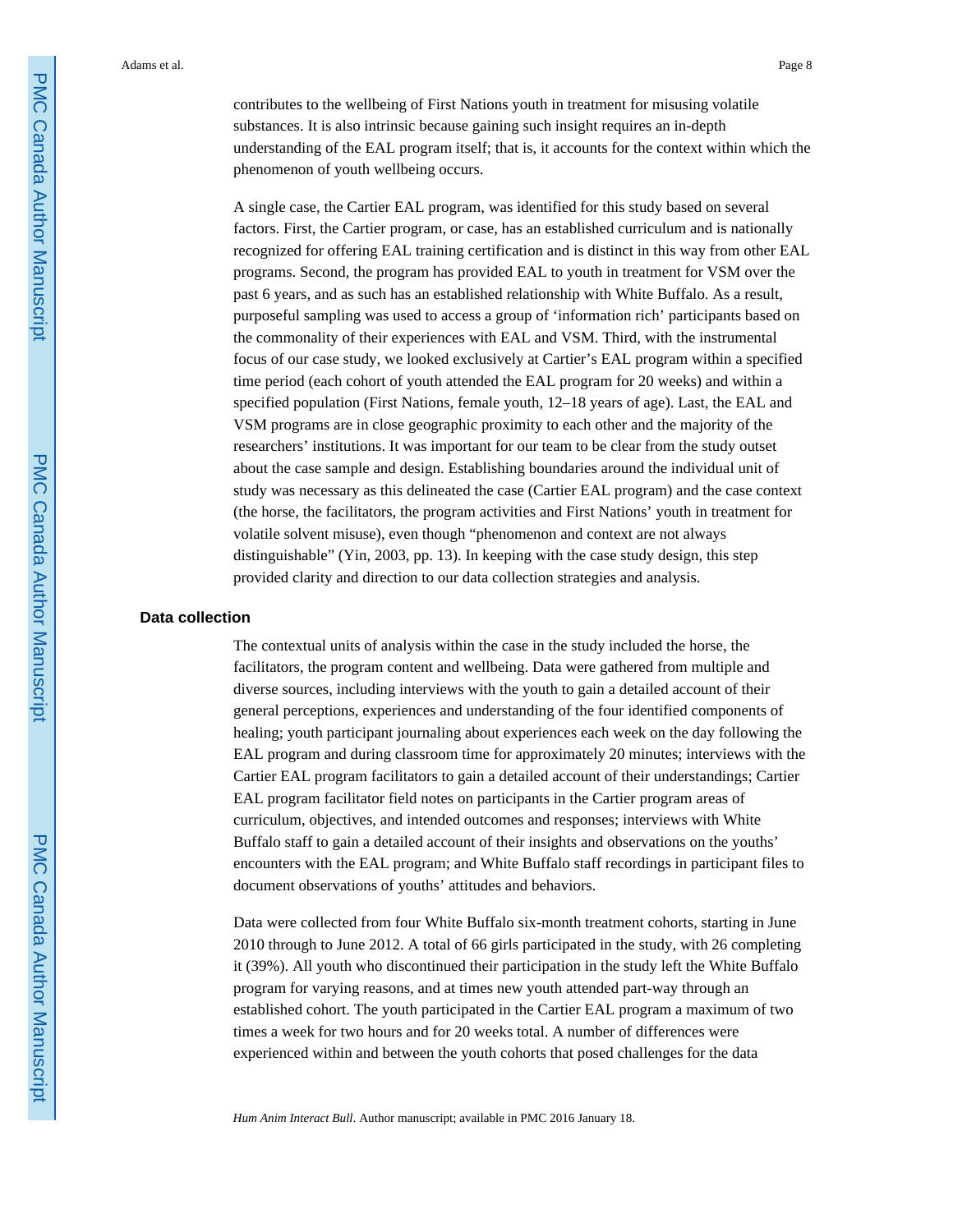collection, with the most limiting being drop-out. The average age of the girls was 15. In addition to speaking English a quarter spoke their native language (Cree, followed by Dene, Saulteaux, and Innu), and the majority were from Saskatchewan, followed by the provinces of Manitoba, Labrador, Ontario and Alberta.

Collecting data over time allowed our team to start off by gaining an in-depth and isolated picture of the EAL program from the first cohort and apply what was learned to the remainder of the data collection. It allowed us to collect descriptive and insightful information on contextual factors and research process issues that were not anticipated by our team at the start of the study. For example, it was quickly learned that involving community-based researchers from both White Buffalo and Cartier in the pre-interviews with the girls was helpful to establish rapport with them. We revised and honed our data collection techniques based on such experiences. This was consistent with a case study approach, where necessary data collection processes are revised while the data is collected. It is also important to note that the multi-month span of time between the measures (e.g., pre-post interviews) helped us to avoid a testing effect.

#### **Data analysis**

In case study research "the analysis is rich in the context of the case or setting in which the case presents itself" (Merriam, 1998, pp. 41). Through our data analysis processes we detailed aspects of the history of the case, the chronology of events, and day-by-day rendering of the activities of the case (Stake, 1995). Following this description, we focused on key issues for understanding the complexity of the case (Creswell, 2013). We used categorical aggregation as proposed by Stake (1995). We examined a collection of instances from the data that revealed issue-relevant meanings. We used a process of data reduction, that is, we identified themes and we cross-compared them between cohorts (Yin, 2003). We arrived at a meaning for the case in terms of the EAL program in its totality and its contributions to the wellbeing of First Nations youth in treatment for VSM. Practically, this resulted in the identification of key themes in answer to our research question. The participatory paradigm that framed our approach to the study and was especially paramount to the data analysis.

To arrive at the results, our team followed an integrated data analysis process. We developed our initial coding tree based on the work of others and our own understandings, most prominently informed by the holistic bio-psycho-social-spiritual framework of healing applied by White Buffalo. We began with our Indigenous understanding of wellbeing (deductive) and then added detail to it based on our data analysis (inductive) of the first cohort, both verifying and generating themes and explanations for each of the four components of wellbeing. Interview transcripts, observer recordings, White Buffalo staff reflections, and Cartier EAL session debriefing notes were analyzed and searched for patterns and possible new codes. As Stake (1995) articulates, analysis tends to translate to "a search for patterns, for consistency, for consistency with certain conditions, which we call correspondence" (Stake, 1995, pp. 78). Our community-based researchers from White Buffalo and the Cartier EAL program were the leads on this work. A refined coding tree emerged from our team's analysis of the first cohort's data (see Table 1).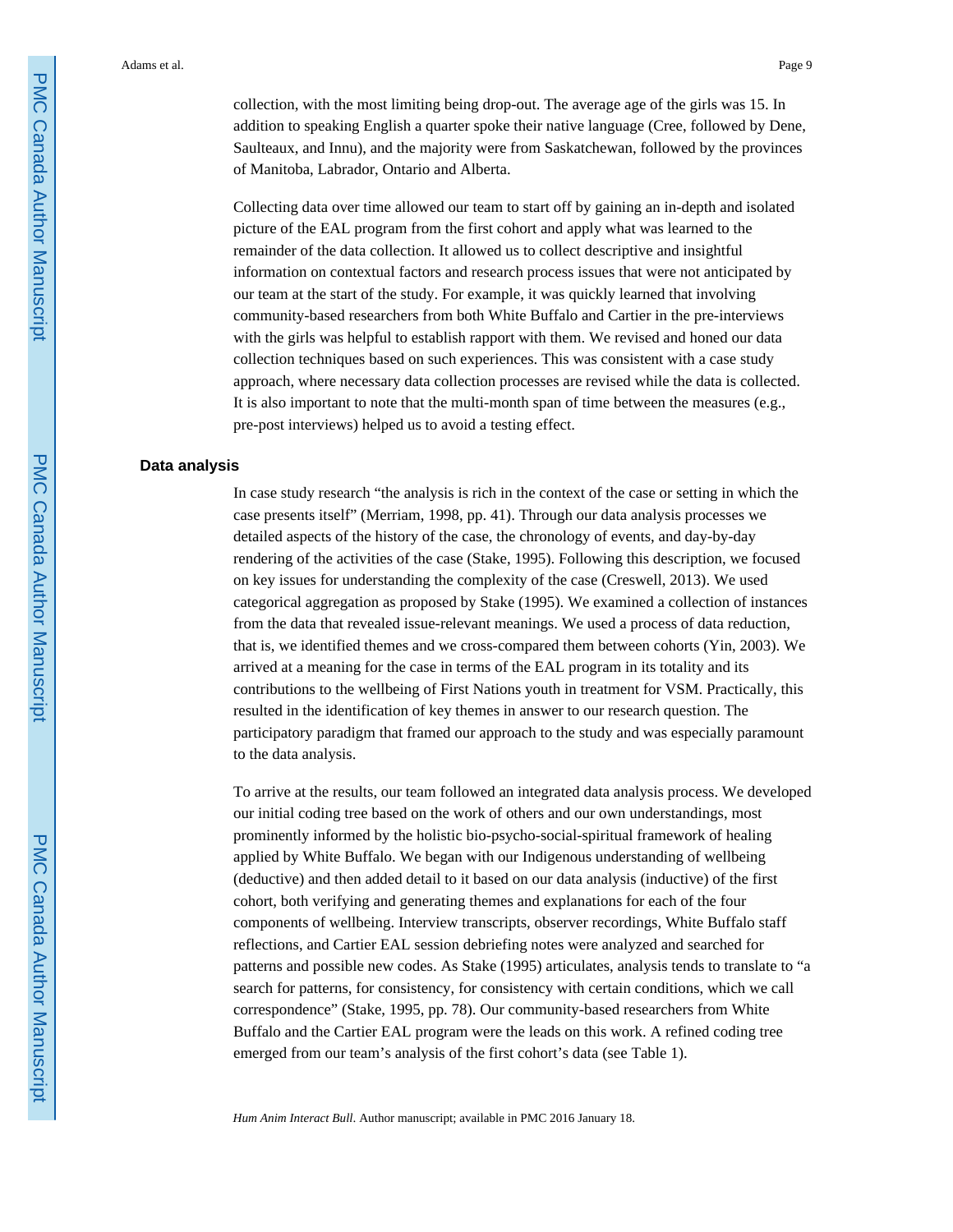We thereafter applied a simultaneous deductive and inductive approach to theme identification. It was an iterative process. The White Buffalo and Cartier researchers and the larger research group continually revisited the coding tree. As such, all perspectives and insights were shared, discussed and agreements arrived at. This process helped to not only trim and refine our themes but also served three key functions. First, by returning to the team members vis-à-vis research participants member-checking occurred. Second, the process ensured attention to inter-rater reliability as several of the team members were involved in both the data collection and analyses. And finally, these steps contributed to the overall validity of our findings.

Although all themes were identified to a notable extent in the multiple data sources collected, and are therefore considered findings, our team also undertook a process in which each theme was identified for saturation, and demarcated as low, medium or high. The two community-based researchers undertook this categorization based on their in-depth experiences of coding the data sources and as a validation check an independent researcher on our team did the same with a careful review of the coded data. Whenever there was disagreement, a discussion was held between the three individuals and a decision arrived at. This was necessary for three themes – touch (decided upon high), nurturing (decided upon low) and spiritual functioning (decided upon low).

Drawing on all of our data sources, a comprehensive file was created for each youth and a narrative written. Although the findings in this paper only focus on the identified themes and the illustrative words of the youth, the original analysis is situated within the youths' complete narratives. The detailed and time intensive process of creating files for the youth resulted in 21 individual files; a file was not developed if only limited data was available for a youth (e.g., youth left the program early).

## **Results**

#### **The EAL Program's Contribution to Youths' Wellbeing**

As shared, this study is framed within the holistic bio-psycho-social-spiritual framework of healing applied by the White Buffalo Youth Inhalant Treatment Centre. The combined experiences, observations, reflections and analyses in the study led to the finding that the Cartier EAL program contributes to the wellbeing of the First Nations youth in the White Buffalo Youth Inhalant Treatment Program in several ways. The research question asked was: how does an Equine Assisted Learning (EAL) program contribute to the wellbeing of First Nations female youth who misuse volatile substances? The horse is a helper in the girls' journeys toward improved wellbeing—the horse helps through its very nature as a highly instinctive animal, it helps the facilitators do their jobs, and it also helps put the treatment program activities into practice. In addition, the role of First Nations culture in the girls' lives was enhanced through their encounters with the horses.

Table 2 outlines 28 themes in the four areas of wellbeing, plus the addition of the category termed culture as an area of wellbeing. Thirteen of the themes originated from pre-existing work (refer back to Table 1) and were all supported in this study and the remaining 15 were newly identified in this study. Findings within each of the five areas of wellbeing are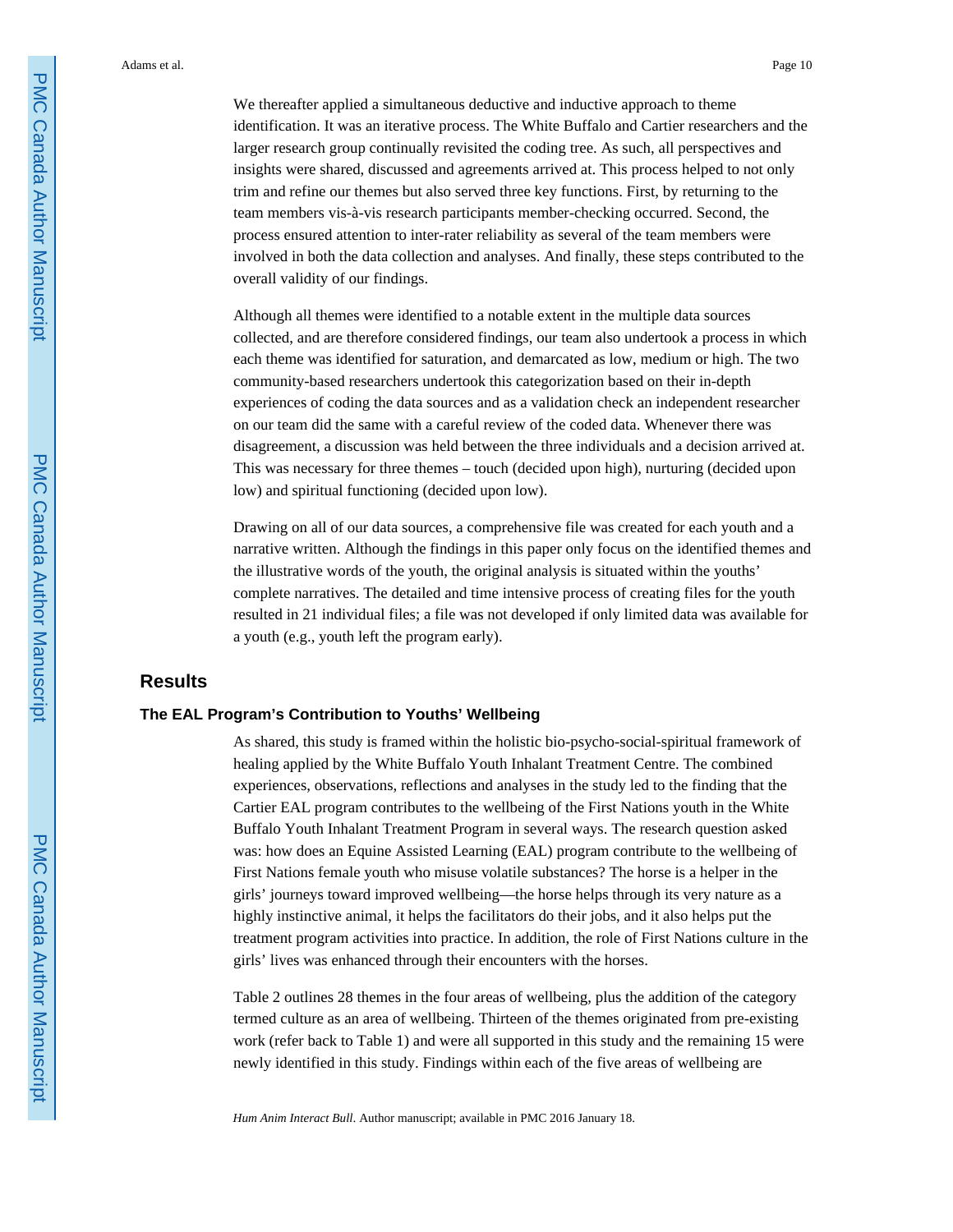discussed in order of greatest significance or most saturation. The addition of the culture category was in response to the youth speaking specifically to the relationship between culture, the horse and their wellbeing. This should not be a surprise given that the horse is a prominent animal in the culture of many First Nations. It was concluded that the horse has a helping role in facilitating youth wellbeing most prominently through the sharing of cultural knowledge. One participant commented that "Knowing that those horses are part of my culture made me realize that I can believe in a Creator" (Cohort 2, Youth 3). Another shared: "it [the horse program] taught me to stay with my family and learning about culture that I will take back home" (Cohort 2, Youth 10). The girls also spoke about becoming familiar with the power of the female spirit of First Nations through the horses. For example, they learned about the cultural teaching that they should not be near the horses when menstruating. One girl shared "[T]hey say you aren't supposed to go on your time, so respect yourself" (Cohort 2, Youth 7).

The most significant finding regarding biological or physical wellbeing is experiencing healthy or safe touch (i.e., brushing the body, braiding the mane, petting the horse, hugging the horse, standing close to allow for body contact). For example, one youth commented "whenever he would do something that is right he would put his head on my chest and wait for me to hug him" (Cohort 2, Youth 3) and another shared "the horses know they feel appreciated when you do that [brushing] and tell them they did a good job and petting them they will know" (Cohort 3, Youth 4). Another youth commented "certain horse I liked brushing [because] I felt calm" (Cohort 3, Youth 11). This finding was followed by improved physical health, that is, taking part in other physical activities because of EAL participation. The youth offered: "it made me feel more active" (Cohort 1, Youth 13) and "I can actually run around now" (Cohort 2, Youth 10). Third, the youth shared that they learned about anatomy/how the body works for horses and by extension humans and their own bodies. The youth shared: "I learned that a horse's heart beats way faster than a human and they can like run really fast and that they are really strong and they can carry babies and all that" (Cohort 3, Youth 4) and "yeah, when a horse is mad their ears pin back, their eyes go big, their muscles tighten up and their tails start swishing. It's pretty interesting. I never knew that" (Cohort 3, Youth 2). And last, and as the least saturated category, the youth shared that they connected with the EAL setting by being at the farm and in nature. One youth shared: "when you go in the door and you are in there [the arena] it smells like a million bucks" (Cohort 1, Youth 5). And another said "I just like it over there because there are horses over there" (Cohort 1, Youth 11) and another simply commented "peaceful" (Cohort 3, Youth 11).

There were five prominent findings attributed to psychological (mental/emotional) wellbeing. One of the most significant findings was that the horse helped the youth to learn about their identity. For instance, one youth mentioned "I can actually show my real me when I am at the horse program. It [horse program] made me think smartly, helped me with courage and stuff like that" (Cohort 2, Youth 10). Another meaningful finding illustrated how the horse increased the youths' sense of self-esteem and self-worth. One youth stated "yeah, the teacher once said the horses know how you feel. This one girl they had a few intakes ago was feeling angry and not good, and she was at Cartier and the horse wouldn't listen to her because he knew how she felt, and she started crying and that horse hugged her.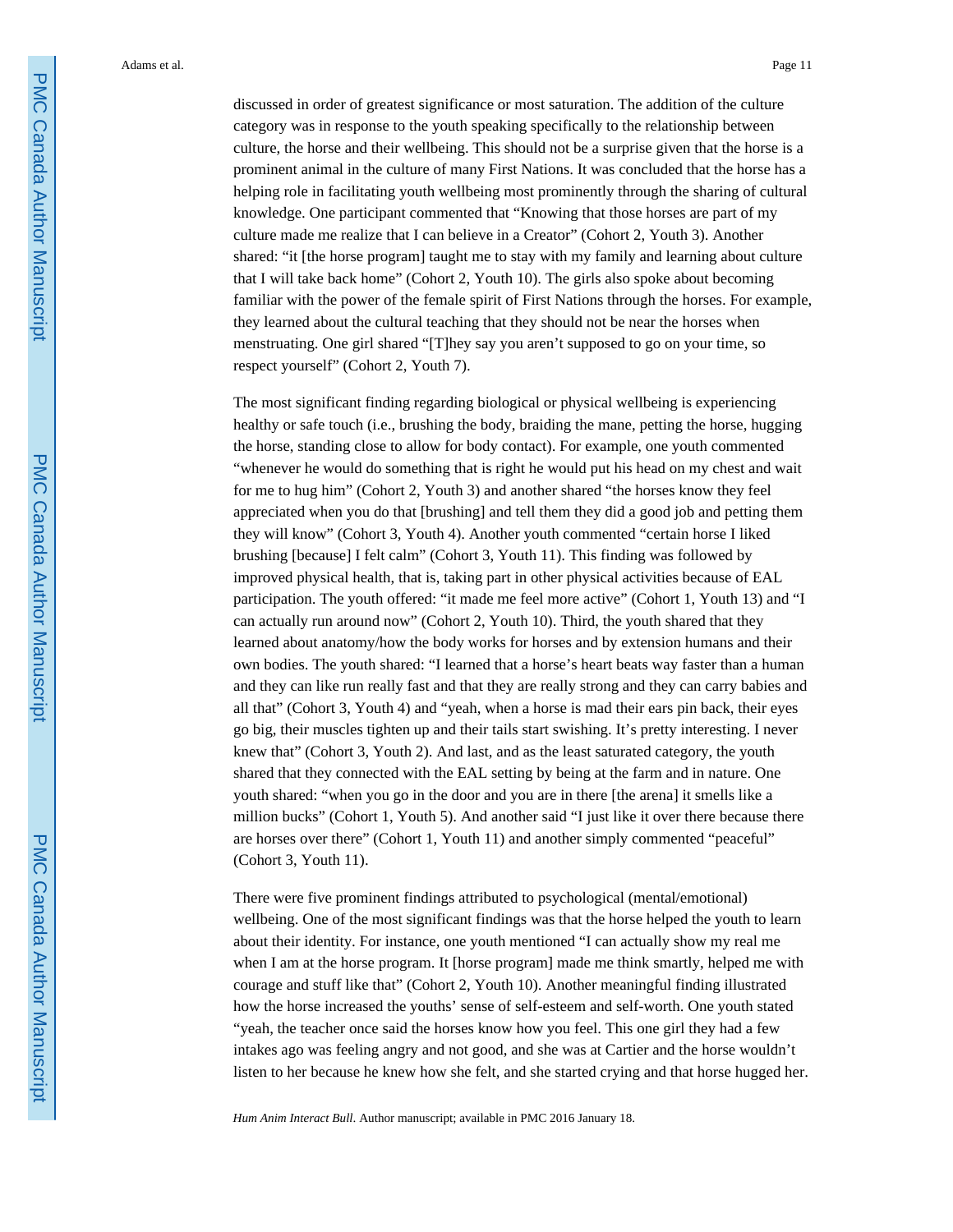So when I go to Cartier's I feel good about myself so the horses can feel good" (Cohort 1, Youth 3). Another shared: "I found out that I am not, I don't know how to put it, mean sometimes, I am actually really nice" (Cohort 2, Youth 3). The youth also reported to develop a greater sense of self-awareness about their feelings and moods. For example, one youth stated "at the horse program I learned that I was actually happy inside and I didn't know that before" (Cohort 2, Youth 10). Moreover, the youth increased their ability to problem solve: "I found that I didn't really have good boundaries with some people. I will use this at home with my friends and my family" (Cohort 2, Youth 3). Another youth reflected: "if I see someone doing a bad thing I know they will get mad at me for doing the right thing but that is the way I was taught, to do the right thing and tell the truth, not living in lies" (Cohort 3, Youth 2). The youth also established a more positive attitude. For instance, one youth said "the horse program helped me feel good cause it made me, when I am depressed it makes me happy" (Cohort 2, Youth 7).

In addition, though to a less extent, the youth experienced psychological healing through increased participation and effort on their part. One youth expressed "I didn't really respect anyone, then I got with the horses and I needed to respect them or they would kick me, and then I came back here [treatment centre] and started to respect the others" (Cohort 1, Youth 12). Another youth shared: "well, we were practicing walking and he [the horse] would walk in front of me and I would say whoa and I would have to back him up and put boundaries in place for him. It was a long process" (Cohort 3, Youth 2). The least saturated finding was experiencing or witnessing nurturing. One youth described the experience of observing a pregnant mare and her foal as "exciting, we saw a pregnant horse and then later on saw the baby horse" (Cohort 1, Youth 3).

There were five key findings specific to social wellbeing. First, and most prominent, relationships were developed specifically with the horse facilitators. Some youth expressed their relationships with the facilitators as: "I like them talking to me" (Cohort 2, Youth 6), "I feel awesome around them" (Cohort 2, Youth 7) and "they are like my parents" (Cohort 2, Youth 9). Another prominent finding was a greater sense of communication, for instance understanding of space, body language and dialogue. One youth described her ability to communicate with horses "yeah, they are like humans (the horse), they know when you are feeling scared and they know when you are feeling open with them" (Cohort 3, Youth 10). Not only did the youth get along with the facilitators, they also reported developing communication skills with each other. For example, two different youth shared the sentiment that "when I first got here I didn't know those girls and then I got paired up with other girls and got to know them and the horses" (Cohort 1, Youth 12) and "when I first met [name of youth], we were partnered up and I taught her some things and we were relationship building and from there we started talking" (Cohort 3, Youth 2). Another social wellbeing aspect identified in the study was the importance of a new experience. The youth had a chance to try new roles and participate in a new activity. For instance, one youth said "something [work with the horses] I wouldn't do at home [it] was something new" (Cohort 1, Youth 3). Another youth shared: "I felt, I really didn't want to go to it at first. I just felt, I don't know. Now there is this horse Maverick, and when you take the halter off him and the lead rope he just follows me everywhere" (Cohort 3, Youth 11). Finally, there was a positive change in behavior, for instance, an increased awareness of self, others and one's own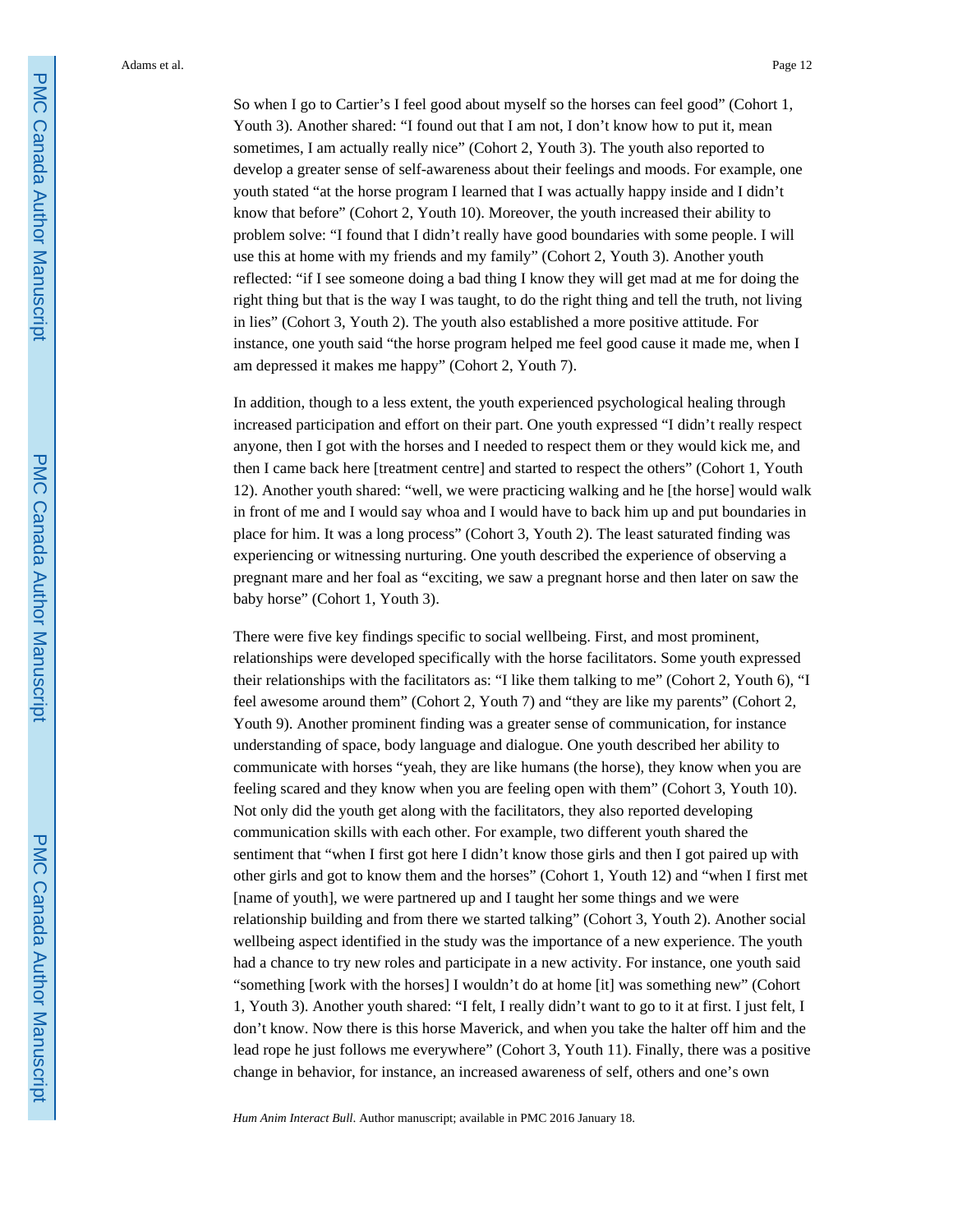learning. One youth was able to describe her experience with boundaries as "like a horse has boundaries, where they want a person to be. The distance and their reaction when you cross those boundaries, so I look for those things in people too. Where their boundaries are" (Cohort 1, Youth 3).

Although to a less extent, the youth were also able to improve their social wellbeing with increased acknowledgement of the importance of friends and family in their lives. For example, the youth developed an increased awareness of the importance of what it means to have a friend. One individual spoke about friendship as "someone who is just there for you" (Cohort 1, Youth 3). Expanding this understanding to family, another youth commented "I will respect my mom more after participating in this treatment" (Cohort 1, Youth 12) and another shared "I need to show them [family] more respect" (Cohort 2, Youth 3). In addition, youth participants began to think differently about what their home community means to them. In other words, they acknowledged the importance of community. One youth said "hmm, it got me to think about like all the, when I took a look at the horses and my friends here, everybody was like stressed out when they came and then now they are just bonding and just all stressed out again and I am scared to go back too [to home community]" (Cohort 1, Youth 5). Youth also worked on being a better team player. One youth shared, "when I first got here [another youth] started talking to me, then she stopped talking to me and I stopped talking to her, and then she was my teammate at the Cartier Farm, and then we had to talk" (Cohort 1, Youth 11). Another youth shared: "yeah, when you support each other, for example, say if one of us got on each other's bad side then we had to be partnered up, we had to put our differences aside and work together" (Cohort 3, Youth 2). Finally, the youth stated that they started to become better leaders by being a positive influence, as one example. One youth mentioned that "I learned a lot about the horse, and you know how you say to be a role model here? And then we did an exercise how to be a leader, well I gained confidence there" (Cohort 3, Youth 2).

Focussing on spiritual wellbeing, the youth identified the importance of just being and spending time with the horse. An illustration of this is in one youth's statement that "the best part of the program was getting to know the horses better and just spending time with them" (Cohort 1, Youth 3). The advancement of spiritual wellbeing was also illustrated through the youths' development of a relationship or special bond with the horse. One youth stated "he listens well and pays attention and he turns my day around and when I am having a sad day he puts his nose on my shoulder and then he smells my hand" (Cohort 2, Youth 9). To a less extent, the youth identified increased participation in cultural activities. One youth shared "[cultural activities] keep you busy to not go back to the way you were before" (Cohort 1, Youth 11) and "[cultural activities] are important because it's me, part of my identity and beliefs" (Cohort 1, Youth 10). The youth also shared about their increased spiritual functioning, that is feeling more connected to their spirit. One youth shared "I didn't really think lots about God at the time but when I started going to the horse program, it got me thinking lots and now I just pray every night and like I just pray that everything goes alright with my family when they come here [for a visit at the Treatment Centre]" (Cohort 2, Youth 10).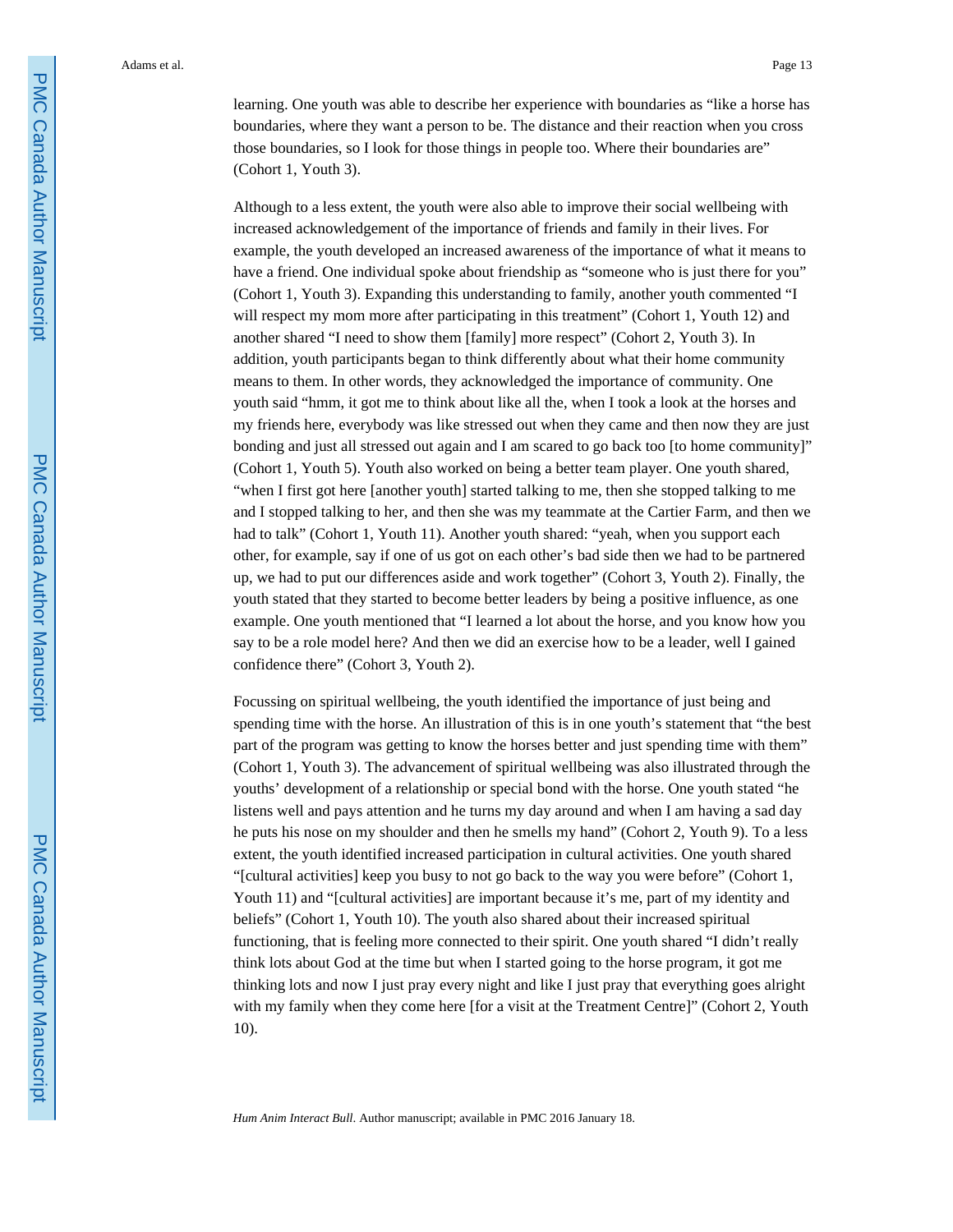It should be noted that our team also examined the challenges youth identified with the program. For the most part, the challenges dissipated through the course of the program. The key challenges were associated with the youth attending the White Buffalo Youth Inhalant Treatment program, including most prominently: coming into a new environment, sorting out dynamics with peers, meeting new individuals, residing in a new community, and meeting White Buffalo as well as Cartier program staff. There were also complaints associated with the equine facility, including it being "cold" and "stinky like a farm". These too declined as the EAL and White Buffalo programs progressed.

## **Discussion**

The most significant finding for biological/physical wellbeing was experiencing healthy or safe touch. The importance and healing quality of physical touch to human wellbeing is well documented in the literature (Yorke, Adams, & Coady, 2008). Given the high rate of physical and sexual abuse among First Nations youth in treatment for VSM, the horses can offer a 'safe' and 'non-sexual' mechanism for physical touch to occur (Held, 2006). Robin and Bensel's related work explains that pets can "satisfy the child's need for physical contact and touch without the fear of the complications that accompany contact with human beings" (Robin & Bensel, 1985, p. 71). The literature also supports our finding that there may be physical health improvements following participation in an equine program. According to the Cartier program, this may be due in part to equine programs contributing to increased hand/eye coordination, balance and mobility. This is likewise identified in the general animal assisted intervention research (e.g., exercise and increased balance by walking a dog) (Friedmann, Son, & Tsai, 2010). Regaining motor coordination is an area of concern for youth who have misused volatile substances (Lubman, Yucel, & Lawrence, 2008). The third key finding of this study, although not identified in the equine assisted intervention literature, was learning about anatomy and how the body works through the EAL program and being with the horses. This has been identified however in emerging scholarship specific to AAIs with youth in treatment for solvent misuse (Dell et al., 2011). And last, connection with the EAL setting, that is, being at the farm and in nature, was identified in this study as well as the health literature. The work of Crofoot-Graham, for example, notes that connecting with nature is an important part of healing for Indigenous people (Crofoot-Graham, Cellarius, Clothier, Moore, & Hawkins, 2001). The land is intimately related to culture, spirit and other dimensions of healthy being. The biophilia hypothesis similarly proposes that as humans we have a genetic and fundamental need to affiliate with other living organisms, including nature (Kahn, 1997; Melson 2000, 2008; Wilson, 1984).

We applied the most common measure of psychological wellbeing located within the equine-assisted interventions literature in our study, and defined it through perceptions of self, and specifically identity and self-esteem. Our findings meaningfully supported both. For example, a study by Toukonen Cuffari (2011) explored the perceived benefits of female youth interacting with horses in recreation and therapeutic programs. Her findings suggest that perceived reciprocity surfaced between the study participants and their horses regardless of the type of program, and that this contribution to self-perception and self-esteem was a potential contributor to the youths' wellbeing. Self-identity and esteem are key areas of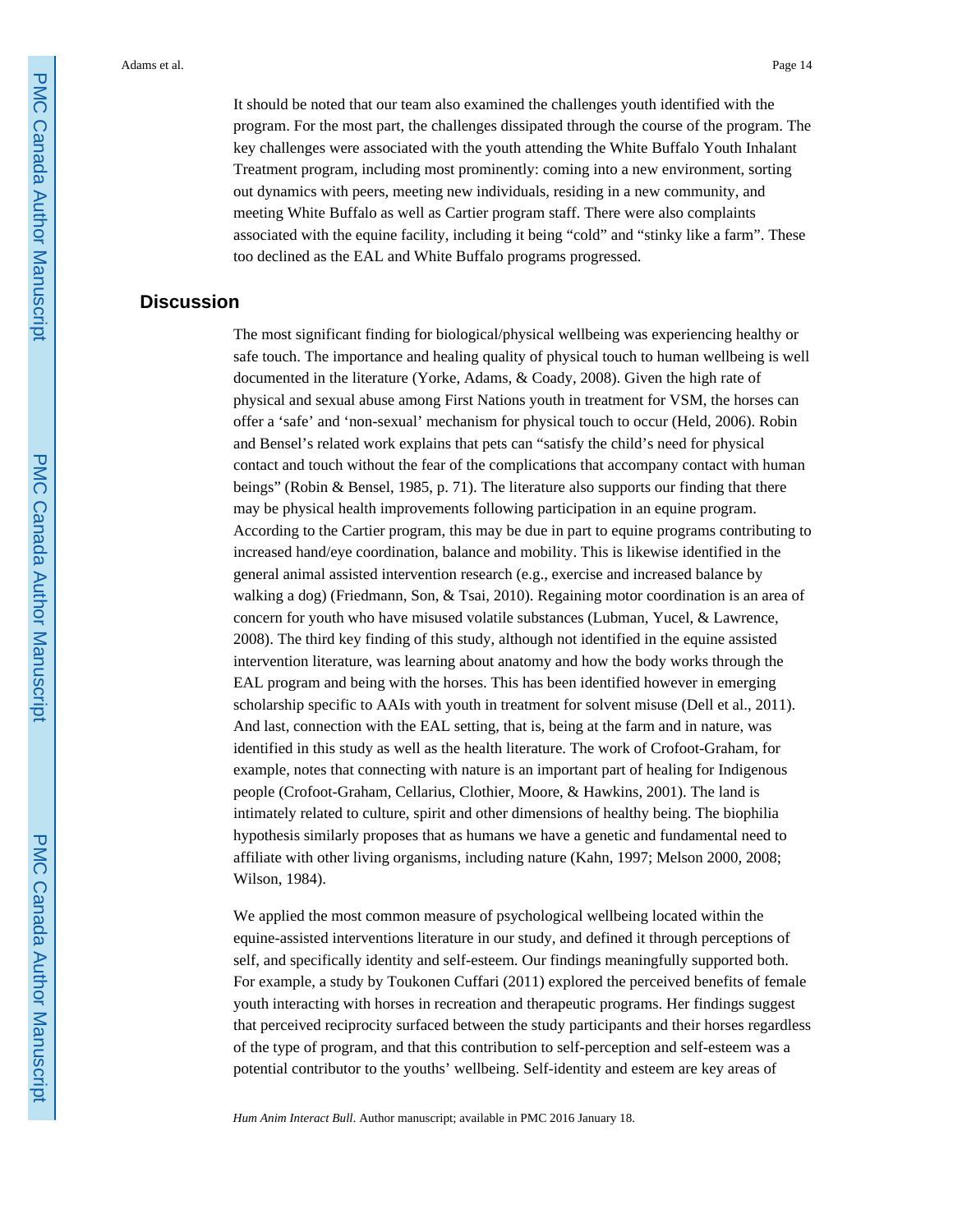concern for First Nations youth in Canada given the historic impacts of colonization which attempted to "kill the Indian in the child" (Harper, 2008).

Although not found specifically in the equine literature, related literature to this study has identified the importance of the other measures of psychological wellbeing in this study, including some specific to Indigenous youth healing from addictions and AAI research: feelings/mood (Roberts et al., 2001), problem solving, attitude (Poole & Dell, 2006), participation (Hawkins, Cummins, & Marlatt, 2004) and nurturing (Dell et al., 2011). This is also supported in studies of at-risk youth and equine-assisted interventions in participant self-reporting of decreased depressive feelings and decreased feelings of loneliness (Bowers & MacDonald, 2001; Ewing, MacDonald, Taylor, & Bowers, 2007), problem solving and nurturing (Toukonen Cuffari, 2011), emotional regulation (Carlsson et al., 2014), and improvements in mental health and psychosocial functioning (Hayden, 2005; Schultz, Barlow, Remick, & Robbins, 2007).

The EAL program was able to offer social wellbeing through interpersonal relationships, comprised foremost of developing relationships and getting along better with others, and secondary as acknowledging the importance of community, family and friends. Since the early 1990s, extensive medical literature has emerged confirming a strong, positive link between social support through involvement in community activities and improved human health and survival (Kruger & Serpell, 2006). Our own research in Ontario with First Nations youth participating in an EAL program and healing from VSM also identified the important relationship that develops between the youth and horse facilitators (Dell et al., 2011). Although not EAL specific but related to equine assisted interventions, the literature also supports an increase in future community involvement with participants in therapeutic horseback riding programs (Iannone, 2003). Some equine assisted interventions have also demonstrated an increase in feelings of unconditional love and acceptance among participants (Iannone, 2003). One of the earliest animal assisted intervention studies by Cobb (as cited in Kruger & Serpell, 2006) referred to this as social support, that is, "information leading the subject to believe he is cared for and loved, esteemed, and a member of a network of mutual obligations" (p. 27). A sense of belonging and community is key to the identity and wellbeing of First Nations youth in Canada (Honouring Our Strengths: Indigenous Culture as Intervention in Addictions Treatment, 2014). We also know that peers are an important role in the initiation of VSM (Beauvais, Wayman, Jumper-Thurman, Plested, & Helm, 2002).

Findings were also identified that are not specific to the EAL literature, but again, are important to youth and addictions treatment, including for youth who misuse volatile substances as well as link with the AAI literature generally. The key findings were communication (Fergus & Zimmerman, 2004; Botvin & Griffin, 2004), impact of a new experience (Dell et al., 2013) and behavior change (Bone et al., 2011; Rollnick & Miller, 2009). Secondary were being a better team player (Roberts et al., 2001) and a leader (Hawkins et al., 2004). These findings likewise resonate with the equine-assisted interventions scholarship related to communication and mastery in a new experience (Toukonen Cuffari, 2011), and behavior change (Carlsson et al., 2014; Trotter, Chandler, Goodwin-Bond, & Casey, 2008).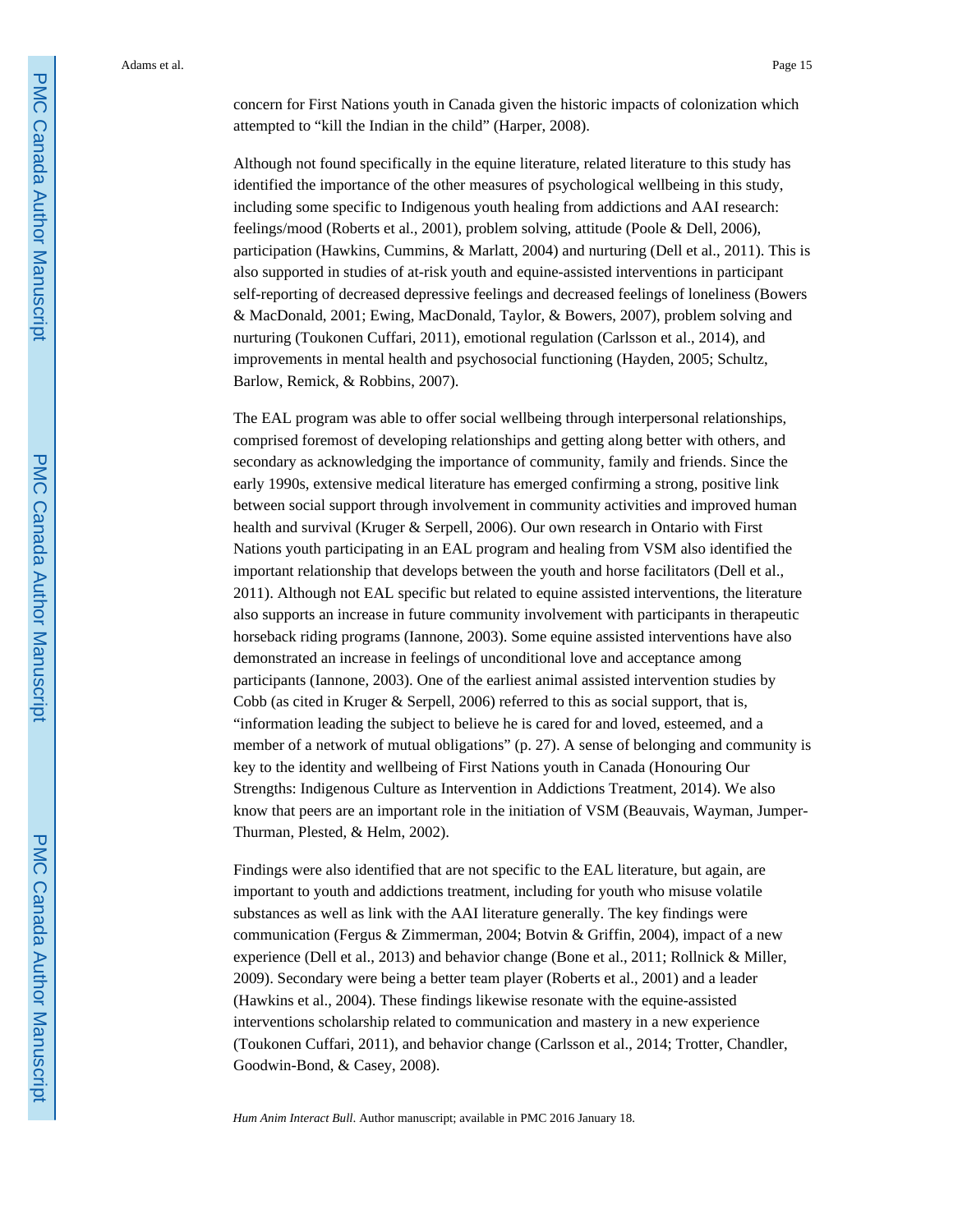One of the most potentially meaningful and unique findings of this research is the impact of the EAL program on spiritual wellbeing. There were three main findings that connect to the existing animal assisted intervention literature, and specifically with equines. The first is the human-equine relationship, and the merits of the youth just spending time with the horse. The horse-human relationship is based on the development of mutual respect and trust. In equine-guided activities, positive interactions with horses are most often observed when participants approach the horse, and thus the experience, from a stance of mutual respect and trust (Parelli & Parelli, 2012). The literature supports that opportunities to interact with animals provides a starting place to begin to explore and develop trust and a relationship with another living being (Latella, 2003; Wilkes, 2009). McNicholas and Collis (2006) explain, for example, that "[s]ocial signals from animals are less complex than from humans, and the reduced processing load may permit a greater degree of social understanding and social interaction than would be otherwise possible" (2006: 69). We know from trauma-related research that the "[r]estoration of the trauma victim's capacity for recovery hinges on provision of safety and development of trust…" (Yorke et al., 2008, pp. 22). This is of particular significance for First Nations in consideration of the traumatic effects of colonization on individuals, families and communities and resulting mistrust. We know that youth who misuse volatile substances are more likely to have histories of abuse than youth who abuse other substances (Sakai, Hall, Mikulish-Gilbertson, & Crowley, 2004).

Second, was the development of a relationship or special bond with the horse. According to the available literature, the bond between equine and human spirits is a "holding environment" (Bachi, 2013b, pp. 4) that allows for a bond to develop with animals and specifically with horses. Some refer to a meeting of spirits within this context. Individuals who have experienced spiritual trauma, for example, may find that being with animals provides an empathic space whereby "having someone witness their pain [may] bring hope through responding therapeutically to their suffering [and] that clients can begin to heal" (Ashbrooke in Wilkes, 2009, pp. 103). The work of Yorke et al. (2008) suggests that a strong intimacy/nurturing bond can form between humans and horses. They concluded that "…unique elements of equine-human relationships may foster deep, intimate connections" (pp. 18–19). Again, this is an important area of need for First Nations youth in treatment for VSM (Dell, Dell, & Hopkins, 2005). A third finding in this study, which is identified in the addictions literature but not as a key finding in this study although present, was increased spiritual functioning (Arnold, Avants, Margolin, & Marcotte, 2002). It is also identified as key to the healing of First Nations people (Honouring Our Strengths: Indigenous Culture as Intervention in Addictions Treatment, 2014).

And last, to a less extent, the youth identified increased participation in cultural activities, and this is not identified in the existing literature. Within an Indigenous worldview and the treatment centre's culture-based model of resiliency, the inter-connectedness of all living things as a community of beings is viewed as essential to an individual's sense of wellbeing. Within some First Nations communities, the role of other beings, including horses, holds significance as a part of identity, culture and spirit. Since the introduction of the horse to some First Nations people and communities, it has had significant working (e.g., hunting and gathering) and ceremonial (e.g., traditional Horse Dance) roles in the culture and their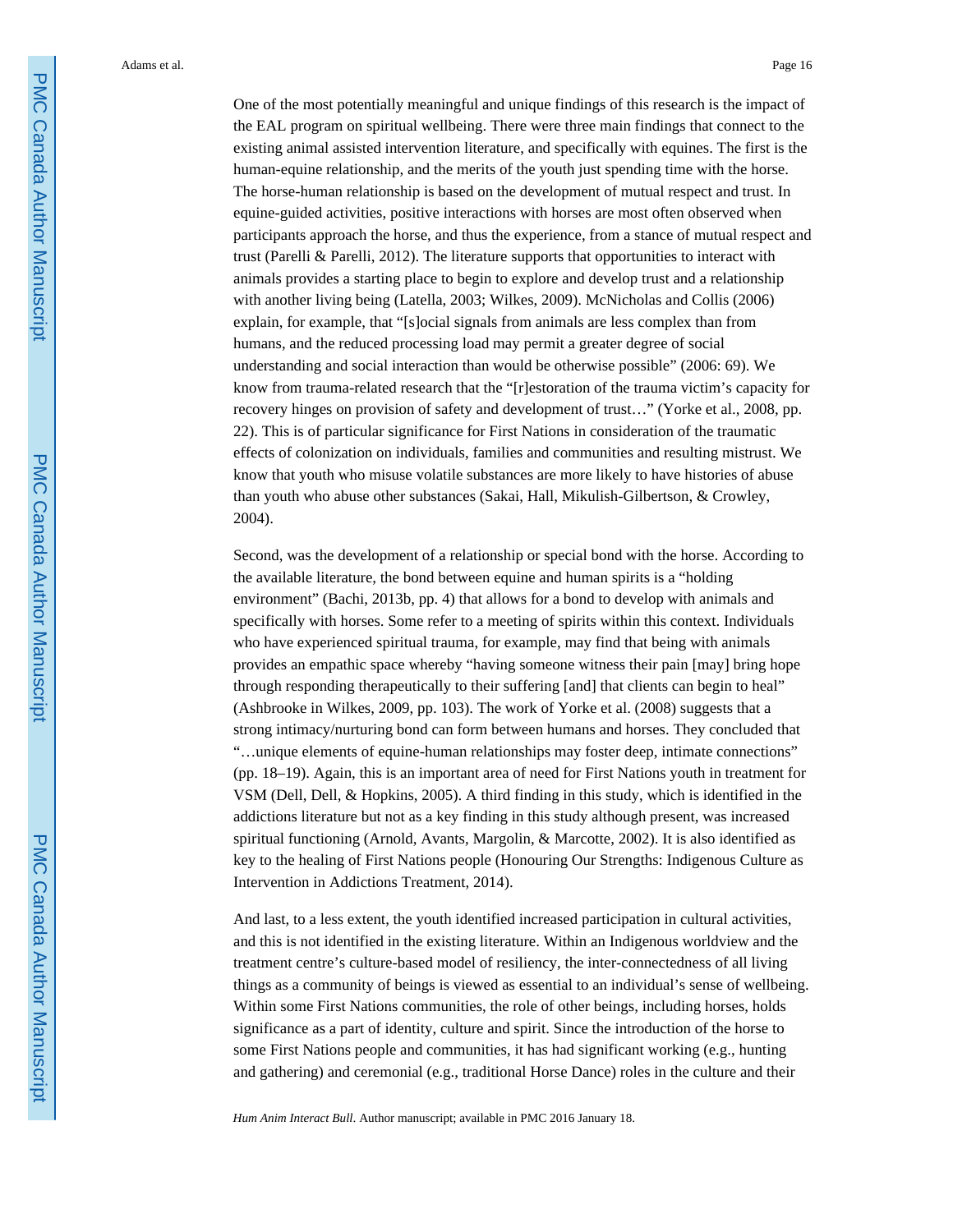lives. The horse has historically been viewed by some with a profound sacredness, just as there is sacredness believed to be in all living things (Bastien, 2004). The horse is identified as having a strong spiritual power, and is seen to be a 'teller of truth' who desires to 'do the right thing'. It is believed that a horse's spirit will lead individuals in the 'right direction' and will assist them in understanding their place in the circle of life (Dell et al., 2008).

Today's global economy is placing unparalleled value on knowledge. Our current state of EAL and VSM knowledge, including AAIs and addictions generally, was supported. New understandings were also uncovered. The creation of new knowledge and its transference into practice is especially required in the substance abuse field (Simpson, 2002), and specific to VSM (Dell et al., 2011a). This is likewise true in the Equine Assisted Learning area (MacKinnon, 2007). Similarly, in the context of Indigenous health, unique consideration is being allotted to the development of understanding through multiple perspectives and its transference within specific social and political contexts (Estey, Kmetic, & Reading, 2007). By designing our study with these key points in mind, awareness of our findings is already being shared by our knowledge using and practice-oriented team members. Several of the key policy and practice implications they are focussing on include the need to:

- **•** acknowledge the lack of research in EAL, and with youth who misuse volatile substances, and that the findings of this study show promise to study the area further.
- **•** recognize that the horse and First Nations culture are historically linked, and that there is room for further understanding about this in the context of EAL.
- **•** value a multi-disciplinary, community-based team approach to researching the diverse areas of EAL and VSM. A case-study design had not been conducted before and this study showed promise for its ability to offer a contextual understanding of EAL;
- **•** practice traditional First Nations ceremony to ensure a 'good' and respectful research process. There is growing recognition of the importance of this, as was experienced in this study;
- **•** formally acknowledge the impact of the EAL program facilitator, who up to this point in the literature, has not received due credit for their unique and essential role in assisting participants in EAL programs; and
- **•** understand that there is significant variation in how EAL is applied across programs and therefore there is a need for further exploratory and evaluation studies designed specific to individual programs.

## **Limitations**

There are two key limitations to the results of this study. First, the research findings are specific to White Buffalo and Cartier and it is difficult to transfer the data to additional cohorts. Further research is needed to establish the findings to be able to generalize beyond the studied cohorts. Related, a case-study design has important merits, and especially in an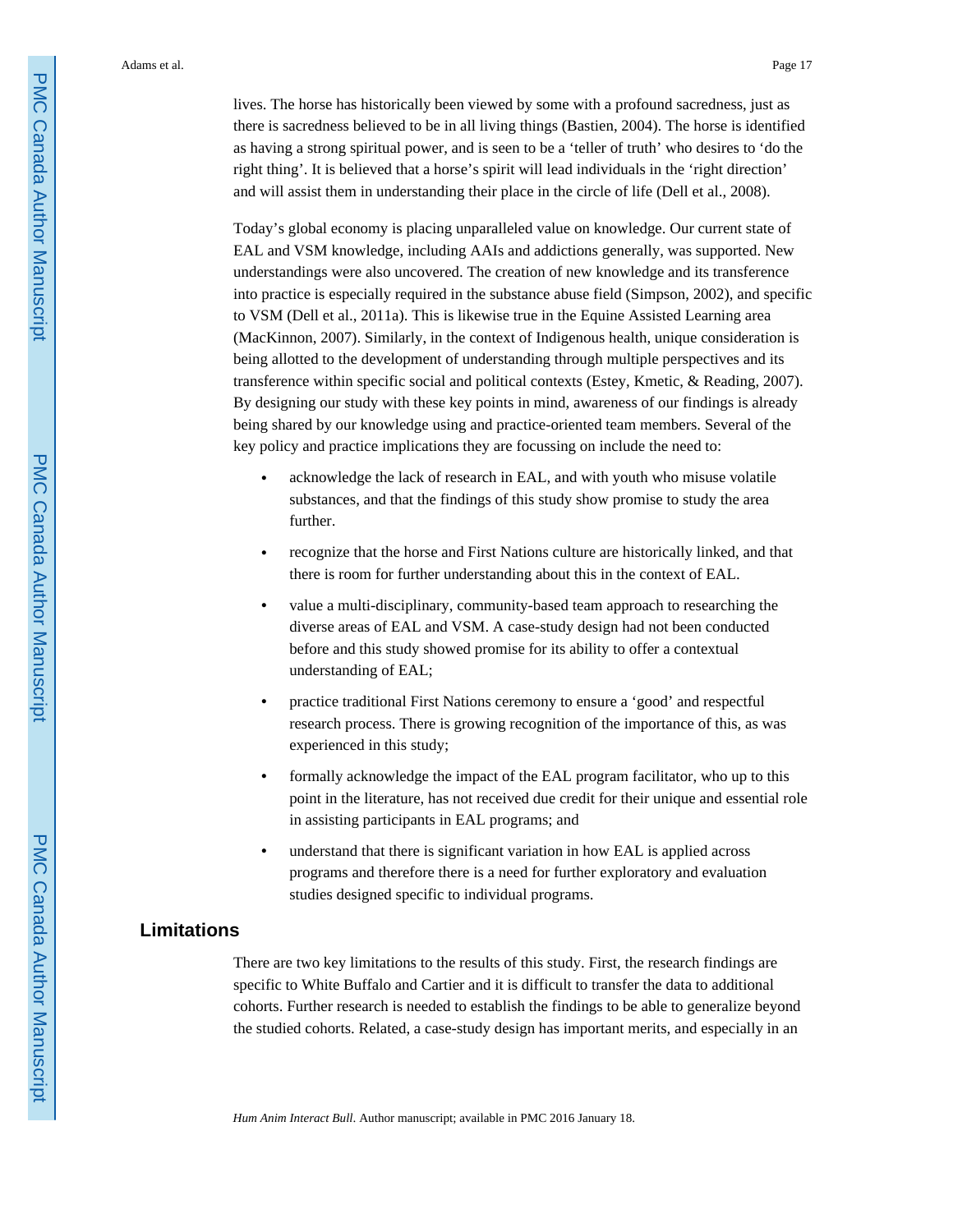under-researched field, but it also has its limitations. The most significant is that it is not generalizable.

A second limitation of the present study relates to data collection. During the initial stages of the EAL program each cohort fluctuated due to drop out rates. Additionally, the youth had difficulty leaving their families and home community for treatment and their adaption to the treatment centre environment, staff, other youth, routines and their own detoxification upon entering treatment. These issues surfaced during the initial few weeks of treatment and therefore the data collected during this time period is limited. These limitations are important considerations when considering the implications of this study and for future research.

## **Conclusion**

The linkage between what is commonly termed 'horse therapy' or equine assisted interventions and treating youth who misuse volatile substances has gained increased attention in Canada over the past decade. However, a large gap remains in the literature explaining the outcomes. Our team's study applied a multi-disciplinary, community-based, exploratory case study approach to better understand how an EAL program contributes to the wellbeing of First Nations youth in treatment for volatile substance misuse. The findings suggest that the youth enhanced their bio-psycho-social-spiritual wellbeing as outlined in White Buffalo's framework for healing. The horses, facilitators and program content supported the youths' wellbeing in each area of the holistic framework, with emphasis on the cultural significance of the horse and its helping role. Understanding from the existing EAL literature was likewise supported in this study and new knowledge identified as well. The results of this study offer a meaningful understanding and contribution to the literature, as studies are rare in the EAL and VSM fields and youth addictions treatment generally. Further, our team's blending of traditional Indigenous knowledge and an academic approach has allowed us to premise our work on Indigenous ways of knowing. We believe this model can also help fill a gap in the literature and practice. And finally, as shared, the findings of this study offer important implications for both policy and practice.

#### **Acknowledgments**

We would like to acknowledge the generosity of our project funder, the Alberta Centre for Child, Family & Community Research and participants at the White Buffalo Youth Inhalant Treatment Centre, Meegwich.

## **References**

- Albright J, Lebovitz B, Lipson R, Luft J. Upper aero-digestive tract frostbite complicating volatile substance abuse. International Journal of Pediatric Otorhinolaryngology. 1999; 49(1):63–67. [PubMed: 10428406]
- Arnold R, Avants K, Margolin A, Marcotte D. Patient attitudes concerning the inclusion of spirituality into addiction treatment. Journal of Substance Abuse Treatment. 2002; 23:319–326. [PubMed: 12495793]
- Bachi K. Equine-facilitated prison-based programs within the context of prison-based animal programs: State of the science review. Journal of Offender Rehabilitation. 2013a; 52(1):46– 74.10.1080/10509674.2012.734371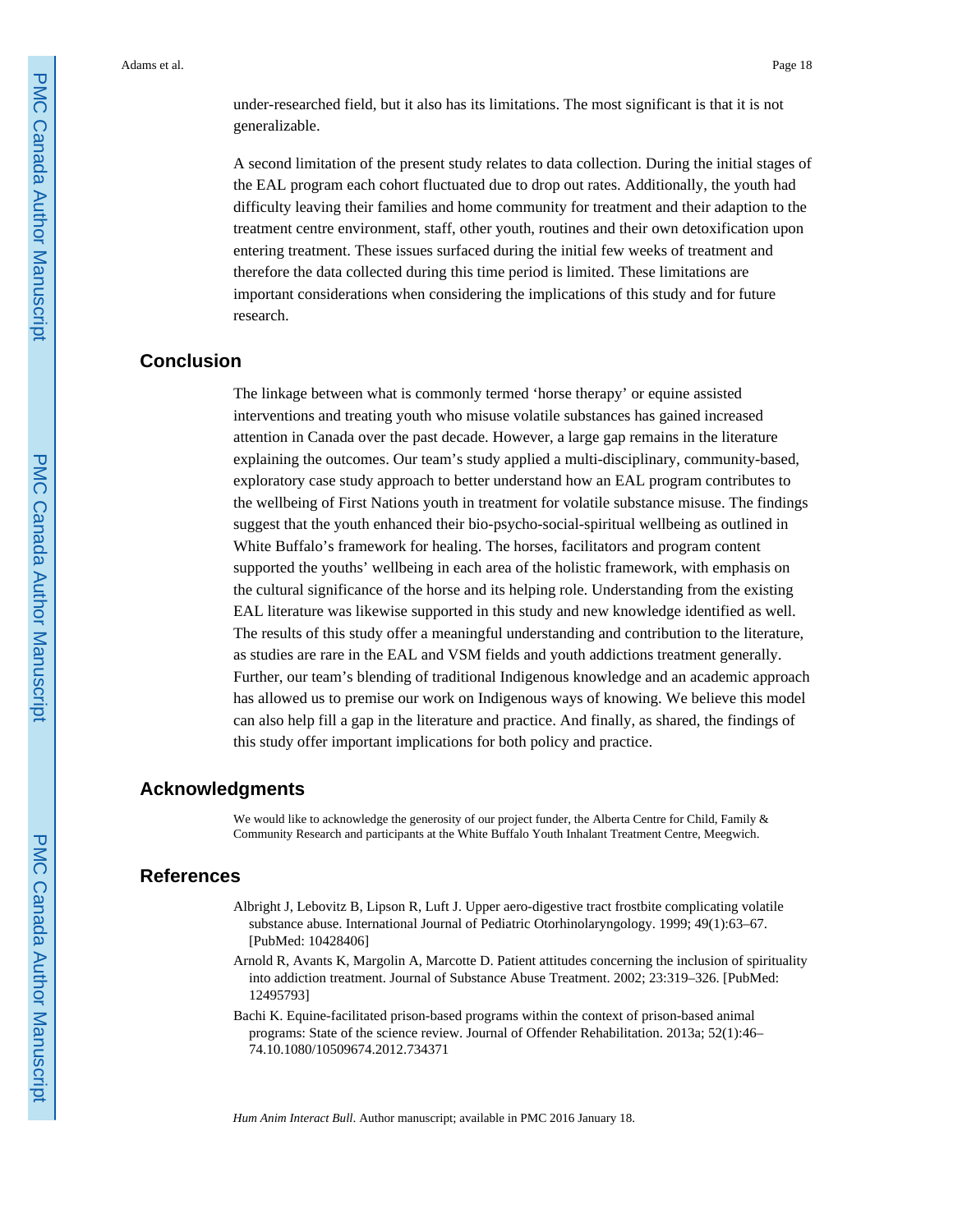- Bachi K. Application of attachment theory to equine-facilitated psychotherapy. Journal of Contemporary Psychotherapy. 2013b; 43(3):187–190.10.1007/s10879-013-9232-1
- Ballard M. Inhalant abuse: A call for attention. Journal of Addictions and Offender Counselling. 1998; 19(1):28–32.
- Basile RB. The psychological effects of equine facilitated psychotherapy on behavior and self-esteem in children with attention deficit/hyperactivity disorder (ADHD). Scientific Journal of Therapeutic Riding. 1997; 3:10–15.
- Basu D, Jhirwal O, Singh J, Kumar S, Mattoo S. Inhalant abuse by adolescents: A new challenge for Indian physicians. Indian Journal of Medical Sciences. 2004; 58(6):245–249. [PubMed: 15226576]
- Bastien, B. Blackfoot ways of knowing: The worldview of the Siksikaitsitapi. Calgary, AB: University of Calgary Press; 2004.
- Baxter P, Jack S. Qualitative case study methodology: Study design and implementation for novice researchers. The Qualitative Report. 2008; 13(4):544–559. Retrieved from: [http://www.nova.edu/](http://www.nova.edu/ssss/QR/QR13-4/baxter.pdf) [ssss/QR/QR13-4/baxter.pdf.](http://www.nova.edu/ssss/QR/QR13-4/baxter.pdf)
- Beauvais F, Wayman JC, Jumper-Thurman P, Plested B, Helm H. Inhalant abuse among American Indian, Mexican American, and non-Latino white adolescents. The American Journal of Drug and Alcohol Abuse. 2002; 28(1):171–187. [PubMed: 11853132]
- Best D, Manning V, Gossop M, Witton J, Floyd K, Rawaf S, Strang J. Adolescent psychological health problems and delinquency among volatile substance users in a school sample in South London. Drugs: Education, Prevention and Policy. 2004; 11(6):473–482.
- Bizub A, Joy A, Davidson L. "It's like being in another world": Demonstrating the benefits of therapeutic horseback riding for individuals with psychiatric disability. Psychiatric Rehabilitation Journal. 2003; 26(4):377–384. [PubMed: 12739908]
- Bone R, Dell C, Koskie M, Kushniruk M, Shorting C. The lived experience of volatile substance misuse: How support contributes to recovery and sustained wellbeing. Substance Use & Misuse: An International Interdisciplinary Forum. 2011; 47(S1):119–127.
- Botvin G, Griffin K. Life skills training: Empirical findings and future directions. Journal of Primary Prevention. 2004; 25(2):211–232.
- Bowers M, MacDonald P. The effectiveness of equine-facilitated psychotherapy with at-risk adolescents. Journal of Psychology and the Behavioral Sciences. 2001; 15:62–76.
- Brooks, SM. Animal-assisted psychotherapy and equine-facilitated psychotherapy. In: Webb, NB., editor. Helping traumatized youth in child welfare: Perspectives of mental health and children's services practitioners. New York, NY: Guildford Press; 2006. p. 196-218.
- Burgon H. Case studies of adults receiving horse-riding therapy. Anthrozoos. 2003; 16(30):263–276.
- Burgon H. 'Queen of the world': Experiences of 'at-risk' young people participating in equine-assisted learning/therapy. Journal of Social Work Practice: Psychotherapeutic Approaches in Health, Welfare and the Community. 2011; 25(2):165–183.10.1080/02650533.2011.561304
- Canadian Institutes of Health Research, Natural Sciences and Engineering Research Council of Canada, and Social Sciences and Humanities Research Council of Canada. Tri-council policy statement: Ethical conduct for research involving humans. Ottawa, ON: Canadian Institutes of Health Research; 2010.
- Carlsson C, Ranta D, Traeen B. Equine assisted social work as a mean for authentic relations between clients and staff. Human-Animal Interaction Bulletin. 2014; 2(1):19–38.
- Chalmers, D. Unpublished doctoral dissertation. University of Calgary; Calgary, Canada: 2014. Fulfilling the fundamentals of life: A grounded theory of the process of human-horse relationship development.
- Chalmers D, Dell C. Equine-assisted therapy with First Nations youth in residential treatment for volatile substance misuse: Building an empirical knowledge base. Native Studies Review. 2011; 20(1):59–87.
- Chardonnens E. The use of animals as co-therapists on a farm: The child-horse bond in person centered equine-assisted psychotherapy. PCEP Journal of the World Association for Experiential and Person-Centered Experiential Psychotherapy and Counseling. 2009; 8(4):319–332.
- Creswell, J. Qualitative inquiry and research design: Choosing among five approaches. Thousand Oaks, CA: Sage; 2013.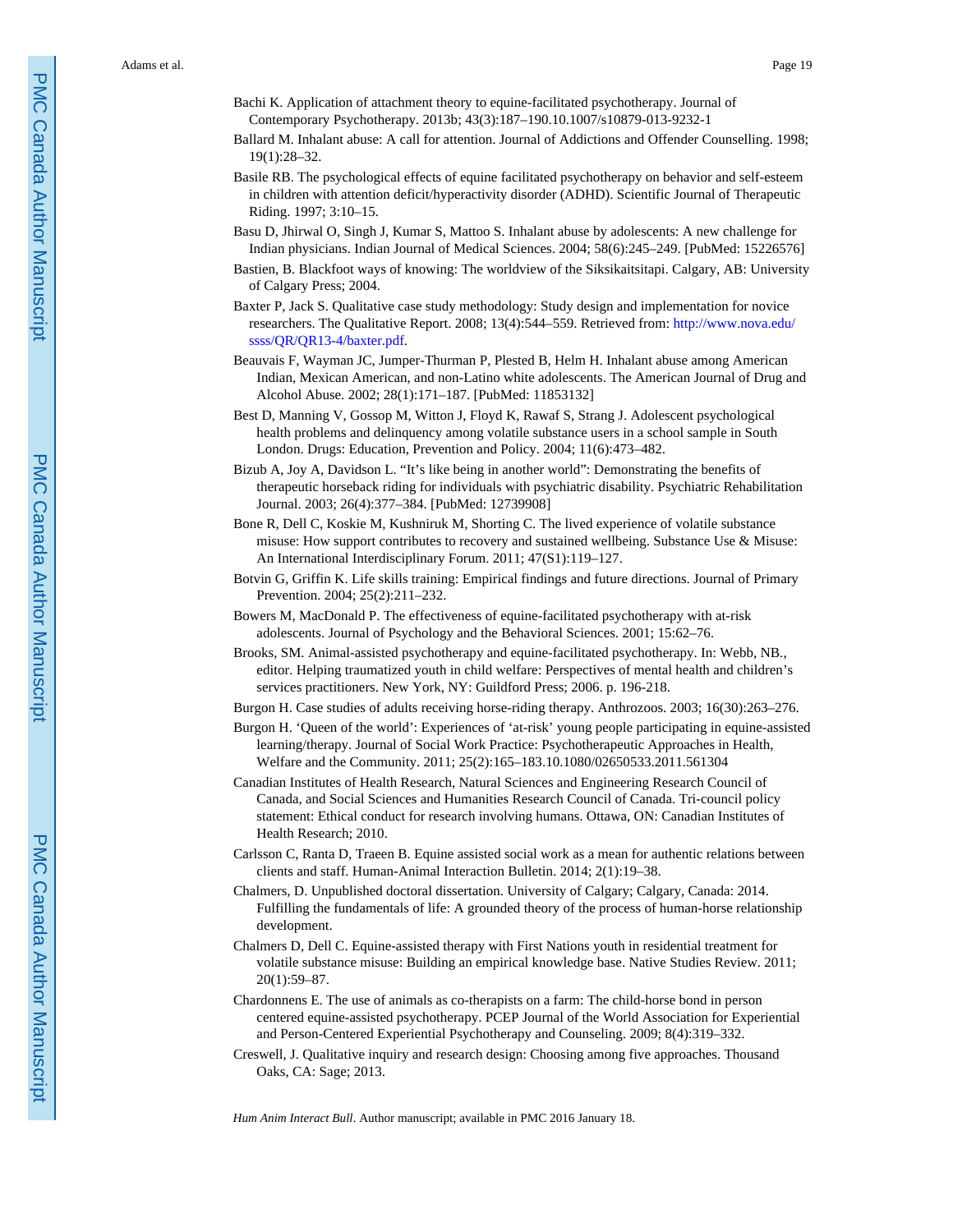- Crofoot-Graham, T.; Cellarius, K.; Clothier, P.; Moore, L.; Hawkins, J. Transition programs in Indian Country. Seattle, WA: Casey Family Programs; 2001.
- Davis S, Reid R. Practicing participatory research in American Indian communities. The American Journal of Clinical Nutrition. 1999; 69(4):7555–7595.
- Deaton D. Humanizing prisons with animals: A closer look at "cell dogs" and horse programs in correctional institutions. Journal of Correctional Education. 2005; 56(1):46–62.
- Dell, C.; Beauchamp, T. Youth Volatile Solvent Abuse: Frequently Asked Questions. Ottawa: Canadian Centre on Substance Abuse; 2006.
- Dell C, Chalmers D, Dell D, Sauve E, MacKinnon T. Horse as healer: Applying equine assisted learning to uncover and strengthen the spirit of first nations youth who abuse solvents. Pimatisiwin: A Journal of Indigenous and Aboriginal Community Health. 2008; 6(1):81–106.
- Dell C, Gust S, MacLean S. Global issues in volatile substance misuse. Substance Use & Misuse: An International Interdisciplinary Forum. 2011a; 47(S1):1–7.
- Duncan R, Critchley S, Marland J. Can Praxis: A model of equine assisted learning (EAL) for PTSD. Canadian Military Journal. 2014; 14(2) Retrieved from: [http://www.journal.forces.gc.ca/](http://www.journal.forces.gc.ca/vol14/no2/page64-eng.asp) [vol14/no2/page64-eng.asp](http://www.journal.forces.gc.ca/vol14/no2/page64-eng.asp).
- Estey AE, Kmetic AM, Reading JL. Innovative approaches in public health research: Applying life course epidemiology to Aboriginal health research. Canadian Journal of Public Health. 2007; 98(6):444. [PubMed: 19039879]
- Equine Assisted Growth and Learning Association. 2010. Retrieved March 12th, 2008, from [http://](http://www.eagala.org) [www.eagala.org](http://www.eagala.org)
- Ewing C, MacDonald P, Taylor M, Bowers M. Equine-facilitated learning in youths with severe emotional disorders: A quantitative and qualitative study. Child & Youth Care Forum. 2007; 36:59–72.
- Feh, C. Relationships and communication in socially natural horse herds. In: Mills, D.; McDonnell, S., editors. The domestic horse: The origins, development and management of its behaviour. Cambridge, UK: Cambridge University Press; 2005. p. 83-93.
- Fergus S, Zimmerman Z. Adolescent resilience: A framework for understanding healthy development in the face of risk. Annual Review of Public Health. 2004; 26:399–419.
- Foley, AJ. A theoretical and evaluative study of an equine-assisted psychotherapy program for delinquent girls. Paper presented at the Annual Meeting of the American Society of Criminology; Atlanta, GA. 2007.
- Frewin K, Gardiner B. New age or old sage? A review of equine assisted psychotherapy. The Australian Journal of Counselling Psychology. 2005; 6:13–17.
- Friedmann, E.; Son, H.; Tsai, C. The human/animal bond: Health and wellness. In: Fine, A., editor. Handbook on animal-assisted therapy: Theoretical foundations and guidelines for practice. 3. San Diego, CA: Elsevier; 2010. p. 85-107.
- Gonzalez, G.; Sutton, P. Horse and human personalities: A deep interaction at work. In: Leffhalm, J., editor. Horses: Biology, domestication, and human interactions. New York, NY: Nova Science Publishers, Inc; 2011. p. 121-129.
- Goodwin, D. Horse behavior: Evolution, domestication and feralisation. In: Waran, N., editor. The welfare of horses. Secaucus, NJ: Kluwer Academic Publishers; 2002. p. 1-18.
- Harper, S. Prime Minister offers full apology on behalf of Canadians for the indiuan residential school system. Ottawa: 2008. Retreieved from: [http://www.pm.gc.ca/eng/news/2008/06/11/prime](http://www.pm.gc.ca/eng/news/2008/06/11/prime-minister-harper-offers-full-apology-behalf-canadians-indian-residential)[minister-harper-offers-full-apology-behalf-canadians-indian-residential](http://www.pm.gc.ca/eng/news/2008/06/11/prime-minister-harper-offers-full-apology-behalf-canadians-indian-residential)
- Hayden, A. Unpublished doctoral dissertation. Alliant International University; San Diego: 2005. An exploration of the experiences of adolescents who participated in equine facilitated psychotherapy: A resiliency perspective.
- Hawkins E, Cummins H, Marlatt G. Preventing substance abuse in American Indian and Alaska Native youth: Promising strategies for healthier communities. Psychological Bulletin. 2004; 130(2):304–323. [PubMed: 14979774]
- Held, CA. Unpublished doctoral dissertation. California: Pacifica Graduate Institute; 2006. Horse girl: An archetypal study of women, horses, and trauma healing.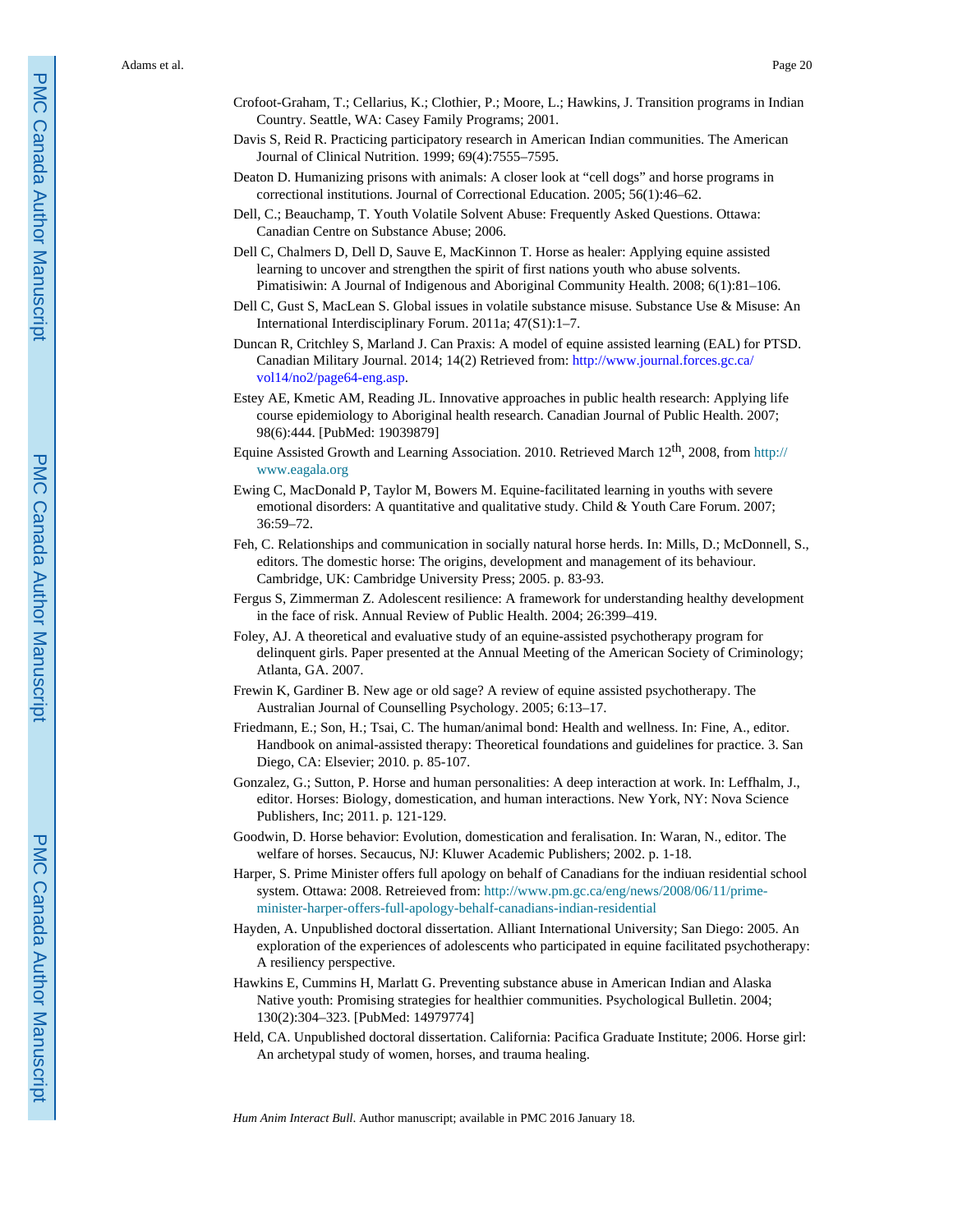- Hodkinson, P.; Hodkinson, H. The strengths and limitations of case study research. Paper presented to the "Learning and Skills Development Agency conference Making an Impact on Policy and Practice"; Cambridge. 2001. p. 5-7.
- Honouring Our Strengths: Indigenous Culture as Intervention in Addictions Treatment. Indigenous wellness framework and outcomes. Saskatoon: University of Saskatchewan. Canadian Institutes of Health Research; 2014. Funding Reference Number AHI-120535
- Iannone, V. Unpublished doctoral dissertation. The Catholic University of America; Washington: 2003. Evaluation of a vocational and therapeutic riding program for severely emotionally disturbed adolescents.
- Jarrell N. A healing triangle: Clients learn much about themselves through equine-assisted therapy. Addiction Professional. 2009; 7(1):15–20.
- Kahn P Jr. Developmental psychology and the biophilia hypothesis: Children's affiliation with nature. Developmental Review. 1997; 17:1–61.
- Kakacek S, Ottens A. An arena for success: Exploring equine-assisted psychotherapy. Michigan Journal of Counseling. 2008; 35(1):14–23.
- Kerston G, Thomas L. Straight from the horse's mouth: The truth about equine-assisted therapy. The Counsellor. 1997; 25:18–24.
- Kirby, S.; Greaves, L.; Reid, C. Experience research social change: Methods beyond the mainstream. Ontario: University of Toronto Press; 2006.
- Kruger, K.; Serpell, J. Animal-assisted interventions in mental health: Definitions and theoretical foundations. In: Fine, A., editor. Handbook on animal-assisted therapy: Theoretical foundations and guidelines for practice. 3. San Diego, CA: Academic Press; 2006. p. 33-48.
- Laframboise, S.; Sherbina, K. The Medicine Wheel. Dancing to Eagle Spirit Society; 2008. Retrieved from:<http://www.dancingtoeaglespiritsociety.org/medwheel.php>
- Latella, D. Animals as a Therapeutic Modality: A Curriculum Model for Occupational Therapy. Connecticut: University of Bridgeport; 2003.
- Lawrence, EA. The human-horse bond in Crow Indian life and culture. In: Katcher, A.; Beck, A., editors. New perspectives on our lives with companion animals. Philadelphia, PA: University of Pennsylvania Press; 1983. p. 82-86.
- Lawrence EA. Human and horse medicine among some Native American groups. Agriculture and Human Values. 1998; 15:133–138.
- Lubman DI, Yucel M, Lawrence AJ. Inhalant abuse among adolescents: Neurobiological considerations. British Journal of Pharmacology. 2008; 154(2):316–326. [PubMed: 18332858]
- MacKinnon, T. At the Heart of Equine-Assisted Learning. Saskatchewan: M.E.S. Ltd. North American Riding for the Handicapped Association, Inc; 2007.<http://www.narha.org>[Date last accessed, March 2, 2008]
- Martial, R.; Macaulay, A.; Freeman, W. Pimatiswin: A Journal of Aboriginal and Indigenous Community Health. Alberta: Alberta ACADRE Network; 2003. A conversation: Communities and cathedrals.
- McDonnell, S. A practical guide to horse behavior: The equid ethogram. Lexington, KY: The Blood-Horse, Inc; 2003.
- McNicholas, J.; Collis, G. Animals as social supports: Insights for understanding animal-assisted therapy. In: Fines, A., editor. Handbook on Animal-assisted Therapy: Theoretical Foundations and Guidelines for Practice. 2. 2006. p. 49-71.
- Melson, G. Companion animals and the development of children: Implications of the biophilia hypothesis. In: Fine, A., editor. Handbook on animal-assisted therapy: Theoretical foundations and guidelines for practice. San Diego, CA: Academic Press; 2000. p. 375-383.
- Melson, G. Children in the living world: why animals matter for children's development. In: Fogel, A.; King, B.; Shanker, S., editors. Human development in the twenty-first century. Visionary ideas from systems scientists. New York, NY: Cambridge University Press; 2008. p. 147-154.
- Merriam, S. Qualitative research and case study applications in education. San Francisco, CA: Jossey-Bass Publishers; 1998.
- National Drug Abuse Information Centre. Deaths due to volatile solvent abuse. Stat Update, Number 8. 1998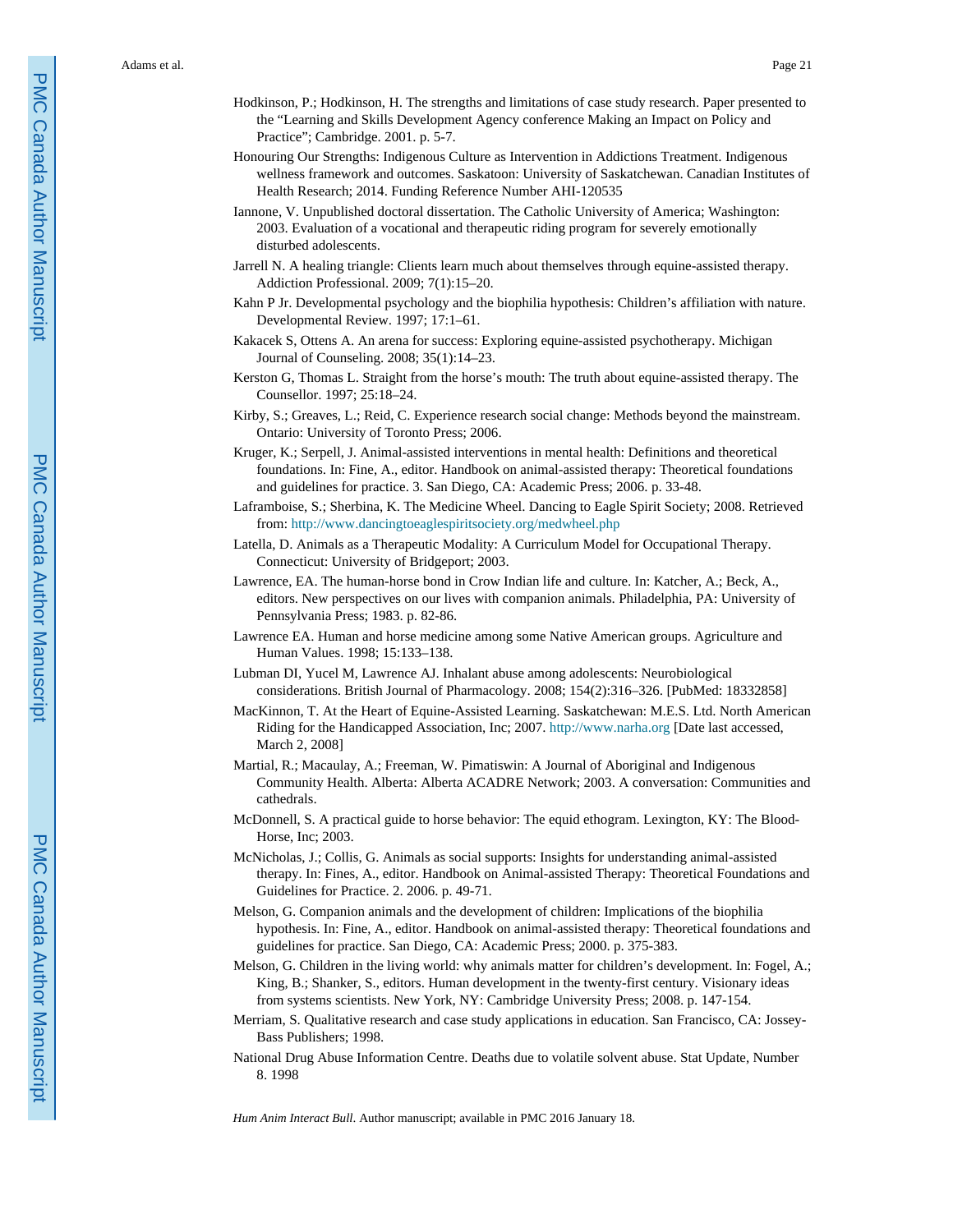- Nimer J, Lundahl B. Animal-assisted therapy: A meta-analysis. Anthrozoos. 2007; 20(3):225–238.
- Parelli, P.; Parelli, L. Looking at equine assisted counseling from the horse's perspective. In: Trotter, K., editor. Harnessing the power of Equine Assisted Counseling: Adding Animal Assisted Therapy to your practice. New York: Routledge; 2012. p. 17-26.
- Pollack, S. Equine-assisted psychotherapy with women with addictions. Ottawa, ON: Wilfred Laurier University; 2009.
- Poole, N.; Dell, C. Girls, women and substance use. Ottawa: Canadian Centre on Substance Abuse; 2006.
- Roberts, G.; McCall, D.; Stevens-Lavigne, A.; Anderson, J.; Paglia, A.; Bollenbach, S.; Gliksman, L. Preventing substance use problems among young people: A compendium of best practices. Ottawa: Health Canada; 2001.
- Robin M, Bensel R. Pets and the socialization of children. Marriage and Family Review. 1985; 8(71): 63–78.
- Rollnick S, Miller W. What is motivational interviewing? Behavioural and Cognitive Psychotherapy. 2009; 23(4):325–334.
- Sakai JT, Hall SK, Mikulish-Gilbertson SK, Crowley TJ. Inhalant use, abuse, and dependence among adolescent patients: Commonly comorbid problems. Journal of American Academy of Child & Adolescent Psychiatry. 2004; 43(9):1080–1088.
- Schnarch B. Ownership, control, access, and possession (OCAP) or self-determination applied to research: A critical analysis of contemporary First Nations research and some options for First Nations communities. Journal of Aboriginal Health. 2004; 1(1):80–95.
- Schultz, B. Unpublished counselling thesis. Denver Seminary; Denver: 2005. The effects of equineassisted psychotherapy on the psychosocial functioning of at-risk adolescents ages 12–18.
- Schultz P, Barlow N, Remick A, Robbins L. Equine-facilitated psychotherapy: A mental health promotion/intervention modality for children who have experienced intra-family violence. Health and Social Care in the Community. 2007; 15(3):265–271. [PubMed: 17444990]
- Scott K. Indigenous Canadians. A substance use background paper. 1992 Prepared for the National Native Alcohol and Drug Abuse Program.
- Simpson D. A conceptual framework for transferring research to practice. Journal of Substance Abuse Treatment. 2002; 22(4):171–182. [PubMed: 12072162]
- Smith, L. Decolonizing methodologies: Research and Indigenous peoples. New York: St Martin's Press; 1999.
- Stake, R. The art of case study research. Thousand Oaks: Sage; 1995.
- Statistics Canada. Peoples in Canada: First Nations People, Métis and Inuit. National Household Survey. 2011. (Catalogue no. 99-011-X2011001). Retrieved from [http://www12.statcan.gc.ca/nhs](http://www12.statcan.gc.ca/nhs-enm/2011/as-sa/99-011-x/99-011-x2011001-eng.pdf)[enm/2011/as-sa/99-011-x/99-011-x2011001-eng.pdf](http://www12.statcan.gc.ca/nhs-enm/2011/as-sa/99-011-x/99-011-x2011001-eng.pdf)
- Toukonen Cuffari, M. Unpublished doctoral dissertation. Kent State University; Cleveland, OH: 2011. The relationship between adolescent girls and horses: Implications for equine-assisted therapies.
- Trotter K, Chandler C, Goodwin-Bond D, Casey J. A comparative study of the efficacy of group equine assisted counseling with at-risk children and adolescents. Journal of Creativity in Mental Health. 2008; 3(3):254–284.
- Wilkes, J. The role of companion animals in counseling and psychology: Discovering their use in therapeutic process. Springfield, PA: Charles C Thomas Publisher, Ltd; 2009.
- Wilson, EO. Biophilia: The human bond with other species. Cambridge, MA: Harvard University Press; 1984.
- Yin, R. Applications of case study research. 2. Thousand Oaks, CA: Sage; 2003.
- Yorke J, Adams C, Coady N. Therapeutic value of equine-human bonding in recovery from trauma. Anthrozoos. 2008; 21(10):17–30.
- Youth Solvent Addiction Committee (YSAC). YSAC Annual Report 2008–2009. Saskatoon, SK: YSAC; 2008.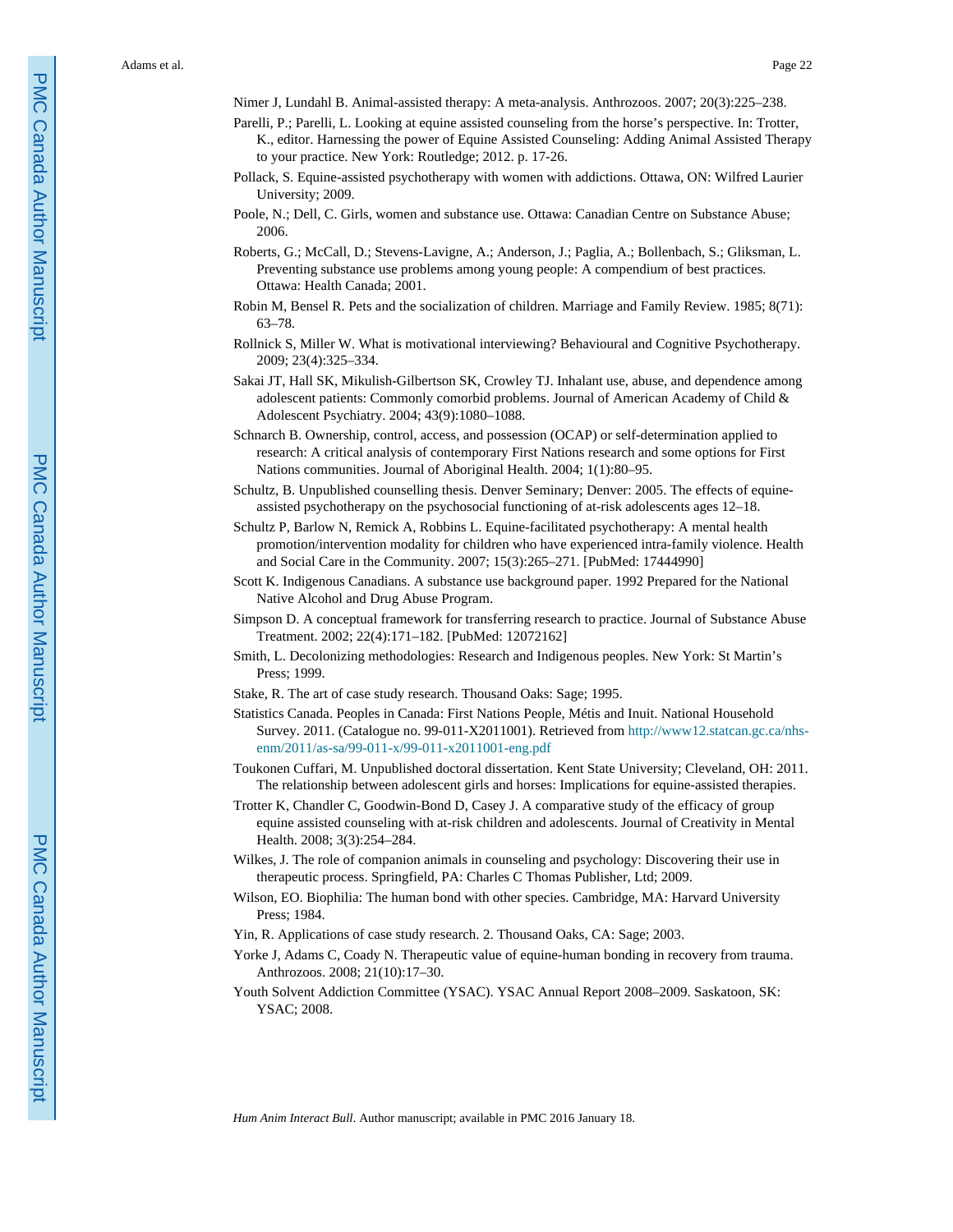



Holistic bio-psycho-social-spiritual framework of healing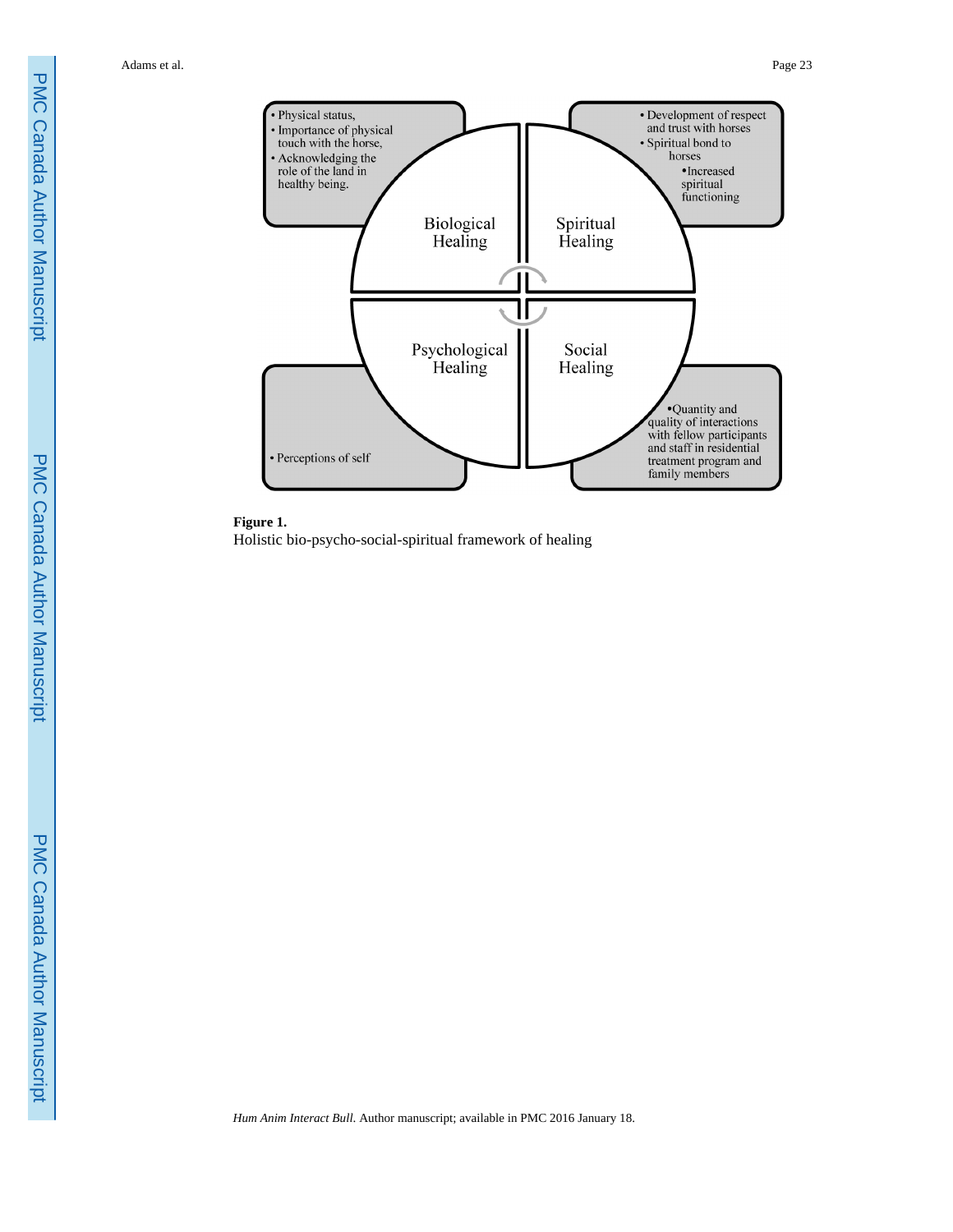## **Table 1**

Initial coding tree of youth wellbeing themes derived from the literature, team expertise & analysis of cohort one

| <b>Biological/Physical</b> |                           | <b>Social</b> |                         | <b>Psychological Mental/Emotional</b> |             | <b>Spiritual</b> |                       |
|----------------------------|---------------------------|---------------|-------------------------|---------------------------------------|-------------|------------------|-----------------------|
| ٠                          | Physical health           | ٠             | Get along               | ٠                                     | Identity    | ٠                | Just being            |
| ٠                          | Physical touch            | ٠             | Develop relationships   | ٠                                     | Self-esteem | ٠                | Bond                  |
| ٠                          | Nature/natural<br>setting | ٠             | Importance of community |                                       |             | ٠                | Spiritual functioning |
|                            |                           | ٠             | Importance of family    |                                       |             |                  |                       |
|                            |                           | ٠             | Importance of friends   |                                       |             |                  |                       |
|                            |                           |               |                         |                                       |             |                  |                       |